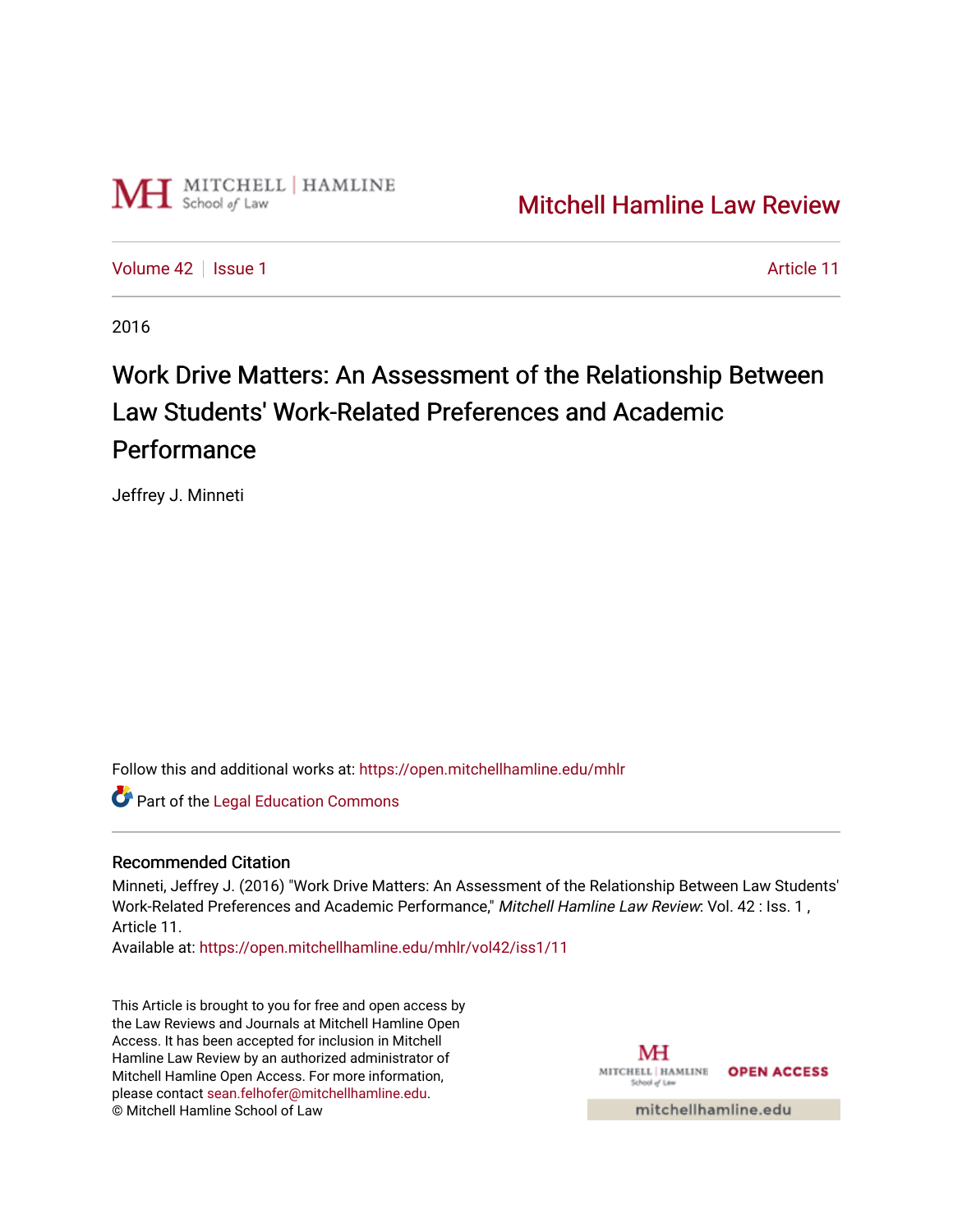### **WORK DRIVE MATTERS: AN ASSESSMENT OF THE RELATIONSHIP BETWEEN LAW STUDENTS' WORK-RELATED PREFERENCES AND ACADEMIC PERFORMANCE**

Jeffrey J. Minneti†

| <b>III. UNDERGRADUATE STUDENTS' WORK-RELATED</b> |  |
|--------------------------------------------------|--|
|                                                  |  |
| IV. LAW STUDENTS' WORK-RELATED PREFERENCES 173   |  |
|                                                  |  |
|                                                  |  |
|                                                  |  |

#### I. INTRODUCTION

I have been fortunate to work with a number of law students who have substantially outperformed traditional predictors of academic success and bar passage, including the students' scores on the Law School Admissions Test (LSAT) and their undergraduate grade point averages (UGPA). Over the years, I became convinced that there are attributes among students that were simply not captured by the LSAT and UGPA, but have affected their academic performance. Anecdotally, I observed that students who had held full-time jobs prior to law school and who approached law school as though it was a continuation of that fulltime employment tended to perform well in law school, regardless of their LSAT and UGPA. That led me to explore the concept of work ethic and the extent to which the ethic could explain or

 <sup>†</sup> Associate Professor of Law and Director of the Academic Resource Center, Seattle University School of Law. Professor Minneti previously taught at Stetson University College of Law. The Author thanks Stetson for its generous financial support of this project and Associate Dean John Keyser for his assistance with the statistical analysis of the data.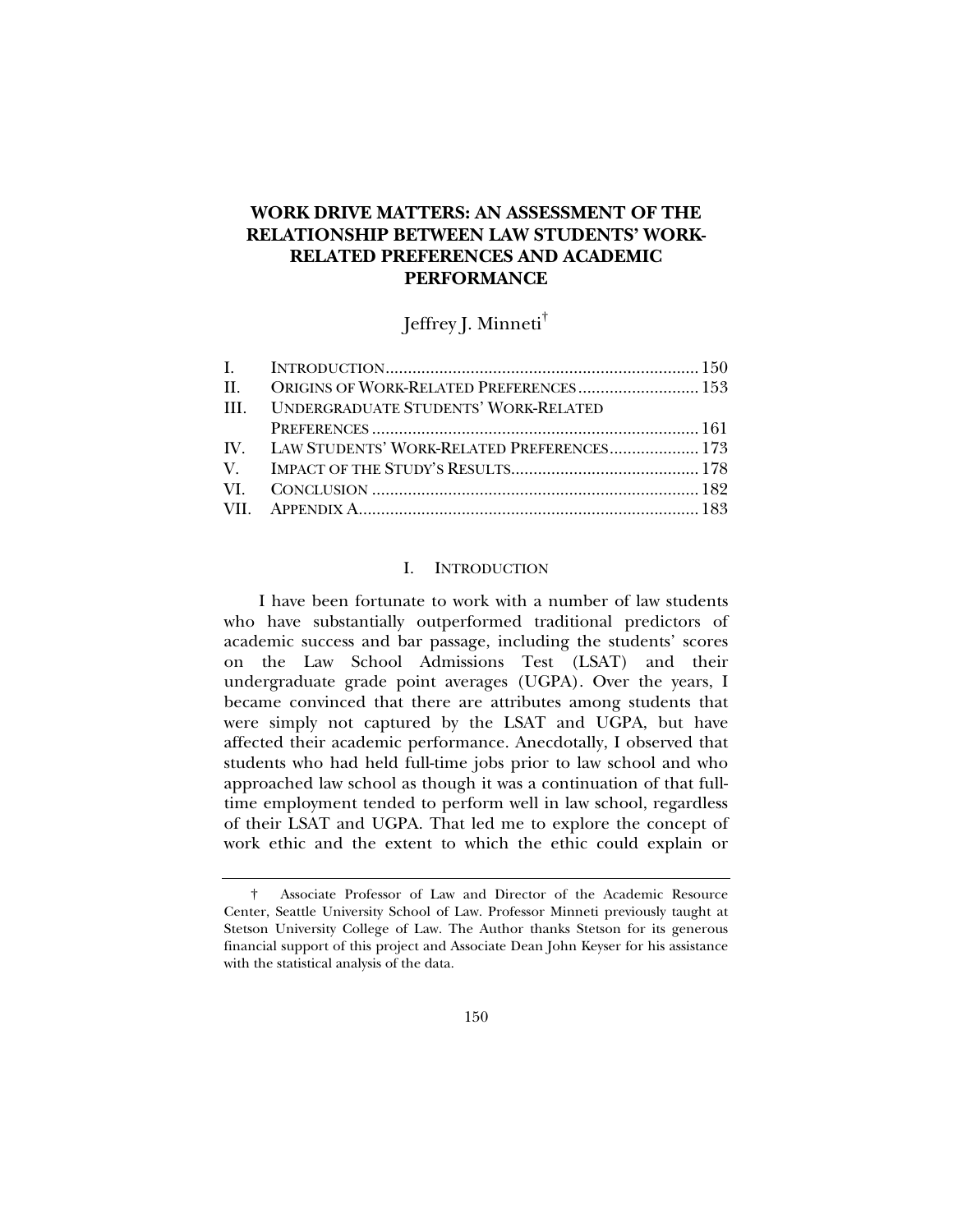predict students' academic performance. I found that over the last fifty years, work ethic has become more refined and closely studied in the context of employment and primary through tertiary education. No assessment, however, has been done of law students' work-related preferences and the extent to which those preferences are related to their academic performance.<sup>1</sup>

Karol Schmidt administered the Learning and Studies Strategy Inventory (LASSI), which assessed aspects of law student motivation such as "diligence, self-discipline, and willingness to exert the effort necessary to successfully complete academic requirements."<sup>2</sup> Schmidt found that higher-performing students reported greater strengths in selecting main ideas and implementing test strategies.<sup>3</sup> In a study of law students' legal writing performance, Anne Enquist found that law students who earned high grades in legal writing engaged in a cluster of common specific behaviors and that other behaviors were negatively correlated with high academic performance, such as procrastination and scapegoating.<sup>4</sup>

 <sup>1.</sup> *See* Karol Schmidt, *Learning from the Learners: What High–Performing Law Students Teach Us About Academic Success Programming*, 4 PHX. L. REV. 287, 300, 304, 308 (2010) (noting that motivation does not appear to be correlated to academic success in law school but rather, higher–performing students tended to "more readily decipher the important from the unimportant in their reading," and spend more time outlining and condensing their outlines).

 <sup>2.</sup> *Id.* at 299. Other studies have looked at study habits and methods relating to academic success. *See* Patricia W. Hatamyar & Todd P. Sullivan, *Active Learning and Law School Performance*, 3 J. MULTIDISCIPLINARY RES. 67, 73 (2011) (noting a positive and predictive relationship participation and grades); Keith A. Kaufman et al., *Passing the Bar Exam: Psychological, Educational, and Demographic Predictors of Success*, 57 J. LEGAL EDUC. 205, 218 (2007) (explaining that preparing for the bar exam, the number of practice tests a graduate completes is positively correlated to first-time bar passage); Cassandra L. Hill, *The Elephant in the Law School Assessment Room: The Role of Student Responsibility and Motivating our Students to Learn*, 56 HOW. L.J. 447, 451 (2013) (arguing that law schools must more "effectively assess students' responsibility for, and contributions to, their own learning").

 <sup>3.</sup> Schmidt, *supra* note 1, at 308.

 <sup>4.</sup> Anne M. Enquist, *Unlocking the Secrets of Highly Successful Legal Writing Students*, 82 SAINT JOHN'S L. REV. 609, 669–73 (2008) (identifying seven behaviors common among students who earned high grades in their legal research and writing course: (1) taking extensive notes on reading outside of class, casting the notes in their own words, and frequently referring back to the notes; (2) spending more time engaged in writing, "more than half of it revising, editing, and proofreading"; (3) employing efficient research and reading skills; (4) effectively managing time by starting a project when assigned and pacing themselves throughout the project; (5) developing effective information organization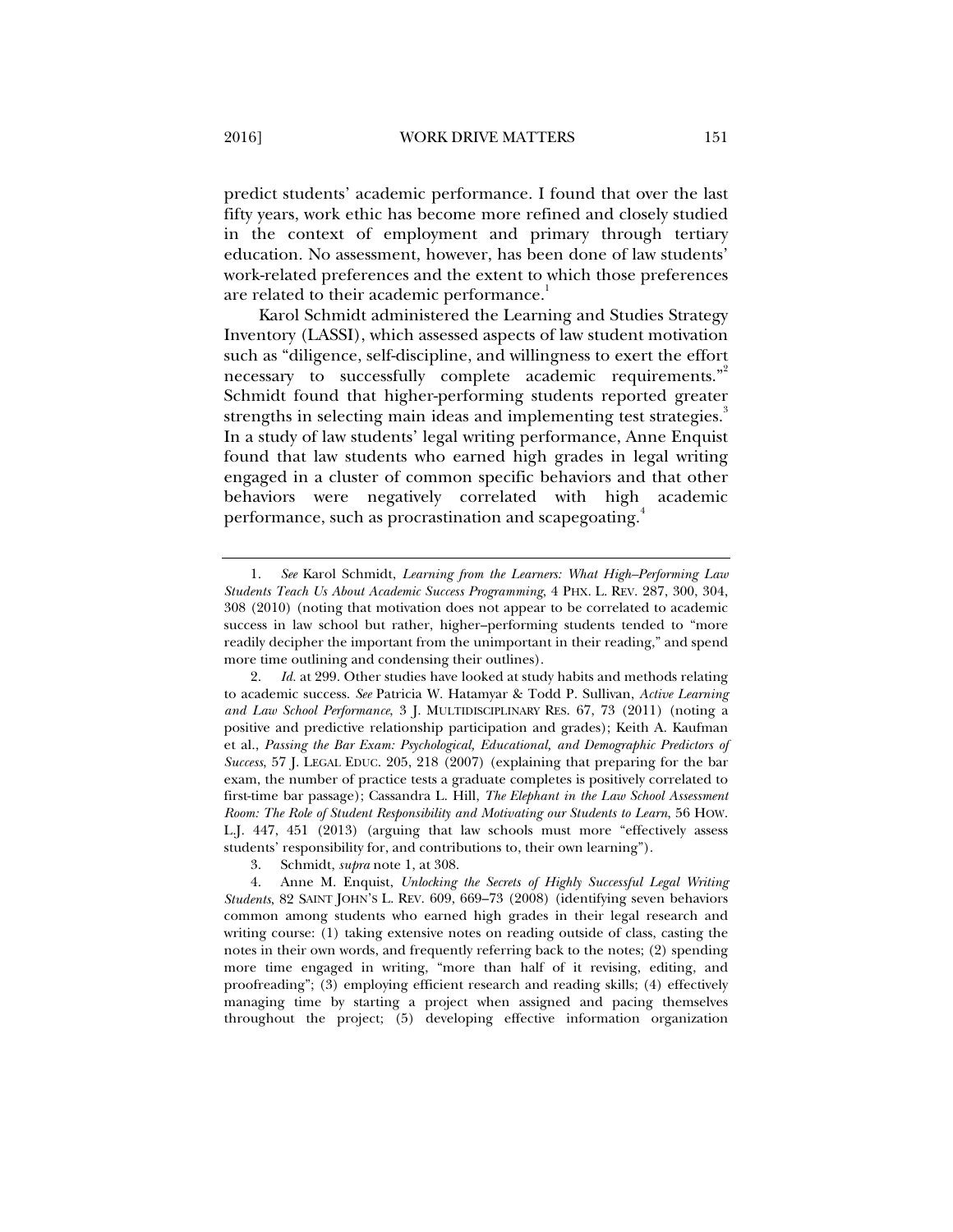This article provides an assessment of law students' workrelated preferences and reveals a positive correlation with their grade point averages, and when regressed with LSAT and UGPA, students' work-related preferences provide a powerful predictor of academic success.<sup>5</sup> During spring 2014, 215 law students responded to a survey that included questions from the Multidimensional Work Ethic Profile (MWEP) and Work Drive Inventory. <sup>6</sup> Analysis of the responses indicated that while the students' LSAT and UGPA explained 18% of their law school grade point average at thirty hours (LGPA),<sup>7</sup> the students' Work Drive, LSAT and UGPA explained 28% of the students' thirty hour LGPA.

Following this introduction, this article summarizes the evolution of the work-ethic construct, tracing its development from Max Weber's work through that of Michael Miller's creation of the MWEP.<sup>8</sup> Next, this article describes research findings regarding undergraduates' work-related preferences and the impact of those preferences on the students' academic performance.<sup>9</sup> The next section of this article describes the current study, providing the study method and results.<sup>10</sup> This section also discusses John Lounsbury's development of the Work Drive Inventory.<sup>11</sup> The last section of the article discusses the results from the current study

strategies; (6) utilizing the course professor as a resource; and (7) engaging in out–of–class conversations with their peers about their writing projects; and negatively correlated behaviors, including: (1) procrastination; (2) inability to overcome distractions, such as a low grade on an assignment, illness, and travel; and (3) scapegoating—blaming academic performance on elements other than themselves).

 <sup>5.</sup> *See infra* Part III (noting that Work Drive, High LSAT, and UGPA explain 26.99% of the variance in students' 30 Hour Law School Grade Point Averages).

 <sup>6.</sup> Michael J. Miller et al., *The Meaning and Measurement of Work Ethic: Construction and Initial Validation of a Multidimensional Inventory*, 60 J. VOCATIONAL BEHAV. 451, 452 (2002) (introducing the MWEP); John W. Lounsbury et al., *The Development and Validation of a Personological Measure of Work Drive*, 18 J. BUS. & PSYCHOL. 427, 428–429 (2004) (introducing the Work Drive inventory).

 <sup>7.</sup> Students' LGPA at thirty hours was chosen because thirty hours approximately represents students' completion of the first-year required curriculum.

 <sup>8.</sup> *See infra* Part II.

 <sup>9.</sup> *See infra* Part III.

 <sup>10.</sup> *See infra* Part IV.

 <sup>11.</sup> *See infra* Part IV.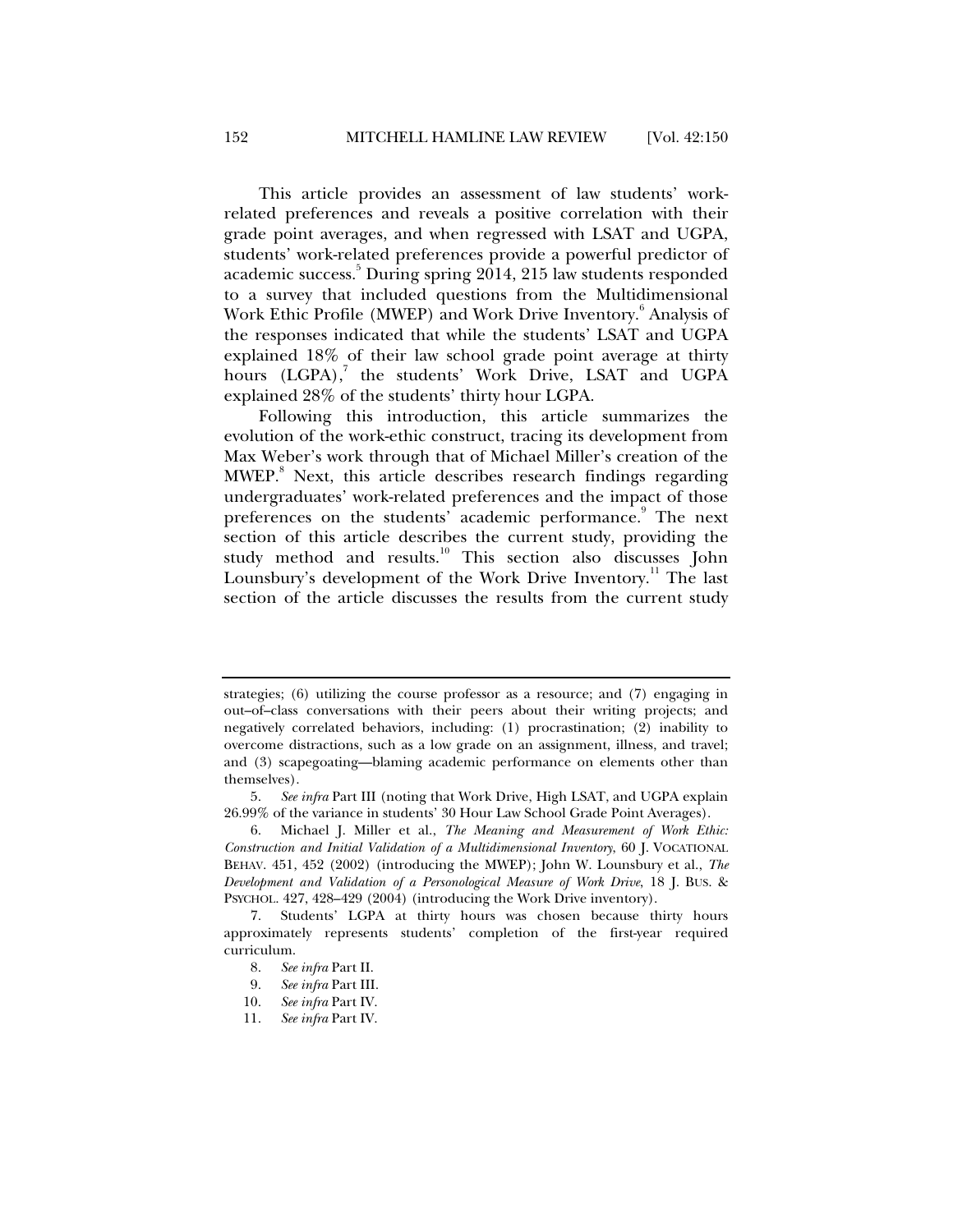and suggests how these results may enhance the academic performance of law students.<sup>12</sup>

#### II. ORIGINS OF WORK-RELATED PREFERENCES

Work-related preferences are amorphous.<sup>13</sup> Thus, a starting point for any research on the topic must be to define the construct with as much precision as possible.<sup>14</sup> Constructs such as work ethic and work drive reflect scholars' efforts to define individuals' attitudes and preferences around work.<sup>15</sup> Early efforts focused on individuals' employment-related preferences and sought to explain why individuals held the preferences, whether the preferences varied across generations and cultures, and whether the preferences were related to performance. In recent years, the research has turned its attention to students' preferences around schoolwork, seeking whether students' held specific preferences about their schoolwork, whether those preferences varied across generations and cultures, and whether the preferences could explain and predict academic performance.

This section summarizes scholars' efforts to identify individuals' attitudes and preferences associated with work, explain their origins, and distinguish them from other attitudes and preferences. As scholars' research turned to students' schoolwork preferences, this section summarizes the attitudes, preferences, and behaviors that scholars identified as schoolwork related, explains the instruments that scholars developed to assess students' preferences, and discusses the results of their research findings.

The term "ethic" denotes a value system that arises from an individual's thoughts regarding the rightness and wrongfulness of conduct.16 Work ethic is a value system that describes an

 <sup>12.</sup> *See infra* Part V.

 <sup>13.</sup> *See* Virgil O. Smith & Yvonne S. Smith, *Bias, History, and the Protestant Work Ethic*, 17 J. MGMT. HIST. 282, 282 (2011) (arguing that the protestant work ethic construct has become distorted among management disciplines because the disciplines have held inaccurate assumptions about the construct).

 <sup>14.</sup> *See* Rogene A. Buchholz, *The Work Ethic Reconsidered*, 31 INDUS. & LAB. REL. REV. 450, 452–58 (1978) (noting the concept of work is subject to interpretation, the work-ethic belief system is "highly individualistic," and the individualism at the heart of work ethic may have become "anachronistic").

 <sup>15.</sup> *Id.* at 451–52.

 <sup>16.</sup> *See* DICTIONARY.COM, http://dictionary.reference.com/browse /ethic?s=t (last visited Jan. 30, 2016) (defining ethic as "a complex of moral precepts held or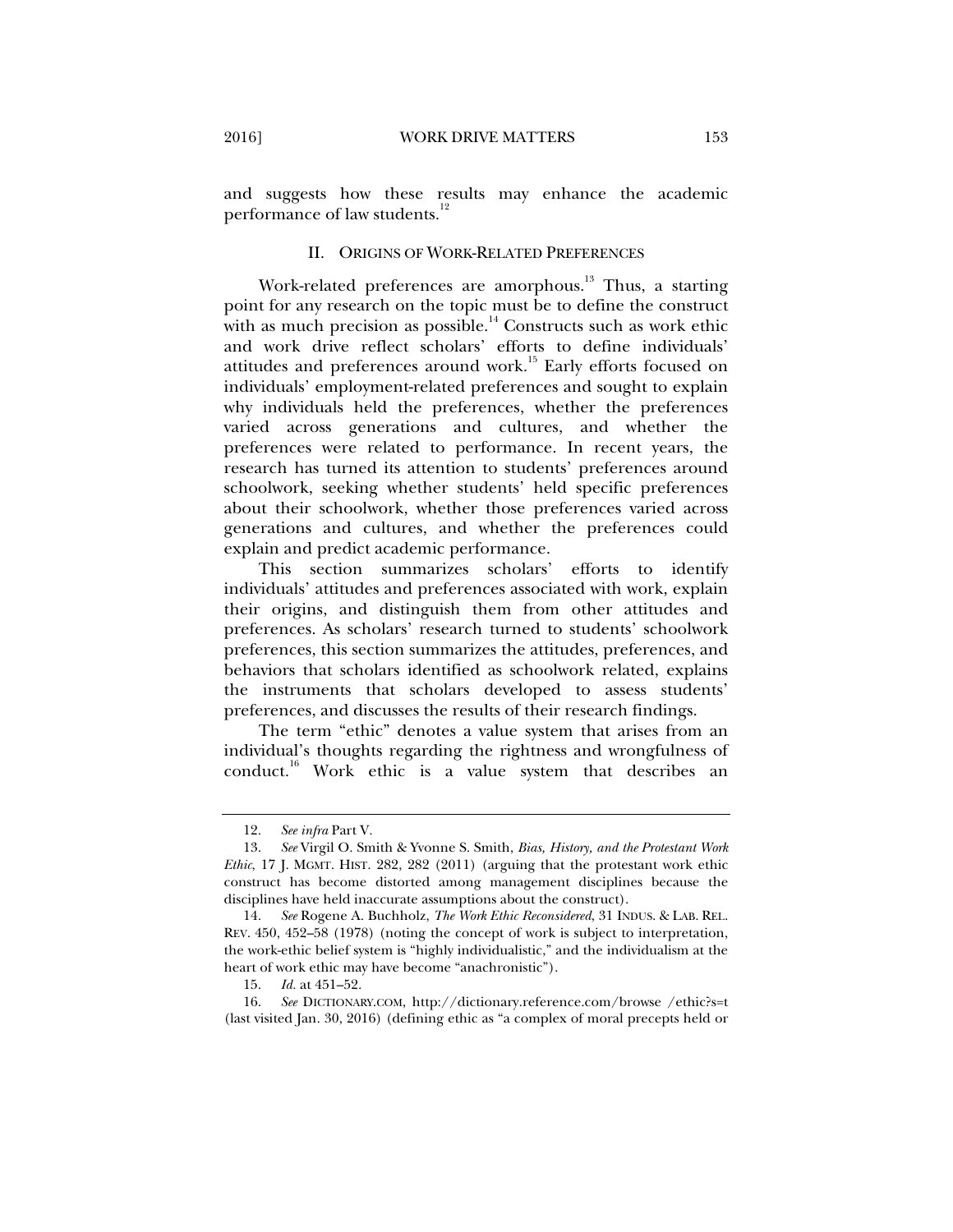individual's thoughts regarding the rightness and wrongfulness of the nature of work and the role that work plays in the individual's life.

The work-ethic construct traces its roots to the post-Reformation era, when reformers contested social welfare and stressed individualism.<sup>17</sup> The reformers argued that each person, regardless of his or her access to economic resources, had a duty to assume responsibility for his or her livelihood.<sup>18</sup> Diligent work was the solution to life's problems.<sup>19</sup>

Our contemporary understanding of work ethic arises from Max Weber's discussion of the relationship between the "protestant ethic" and the "spirit of capitalism."<sup>20</sup> Weber provided insight into the concept of work ethic, noting that the concept is rooted in Protestant religious tradition and the spirit of capitalism and it has evolved with them. $^{21}$ 

Weber wrote that the early Protestant Church preached a sense of calling, stating that "the fulfillment of worldly duties is under all circumstances the only way to live acceptably to God."<sup>22</sup> Implicit in the concept of a calling was the religious sanction of labor.<sup>23</sup> The church taught that the capacity for fruitful labor arose from a divinely ordained power within the individual. $^{24}$  Moreover, church teachings indicated that fruitful work was evidence of an individual's faith and understanding of grace.<sup>25</sup> The church emphasized that the expression of fruitful labor did not "fix" salvation, but it was an indispensable sign of salvation.<sup>26</sup> Thus, for an individual to work in such a way as to yield much gain was to demonstrate God's power at work within the individual.<sup>2</sup>

- 25. *Id.* at 115.
- 26. *Id.*

 27. *Id. But see* Smith & Smith, *supra* note 13, at 289–93 (arguing that Weber's characterization of protestant thought regarding work is not accurate in contrasting Martin Luther and John Calvin, disputing Weber's reliance on

rules of conduct followed by an individual").

 <sup>17.</sup> Miller et al., *supra* note 6 at 452.

 <sup>18.</sup> *Id.*

 <sup>19.</sup> *Id.* 

MAX WEBER, THE PROTESTANT ETHIC AND THE SPIRIT OF CAPITALISM (Talcott Parsons trans., Charles Scribner's Sons 1958) (1905).

 <sup>21.</sup> *Id.* at 51, 80–81.

 <sup>22.</sup> *Id.* at 81.

 <sup>23.</sup> *Id.* at 83.

 <sup>24.</sup> *Id.* at 114–15.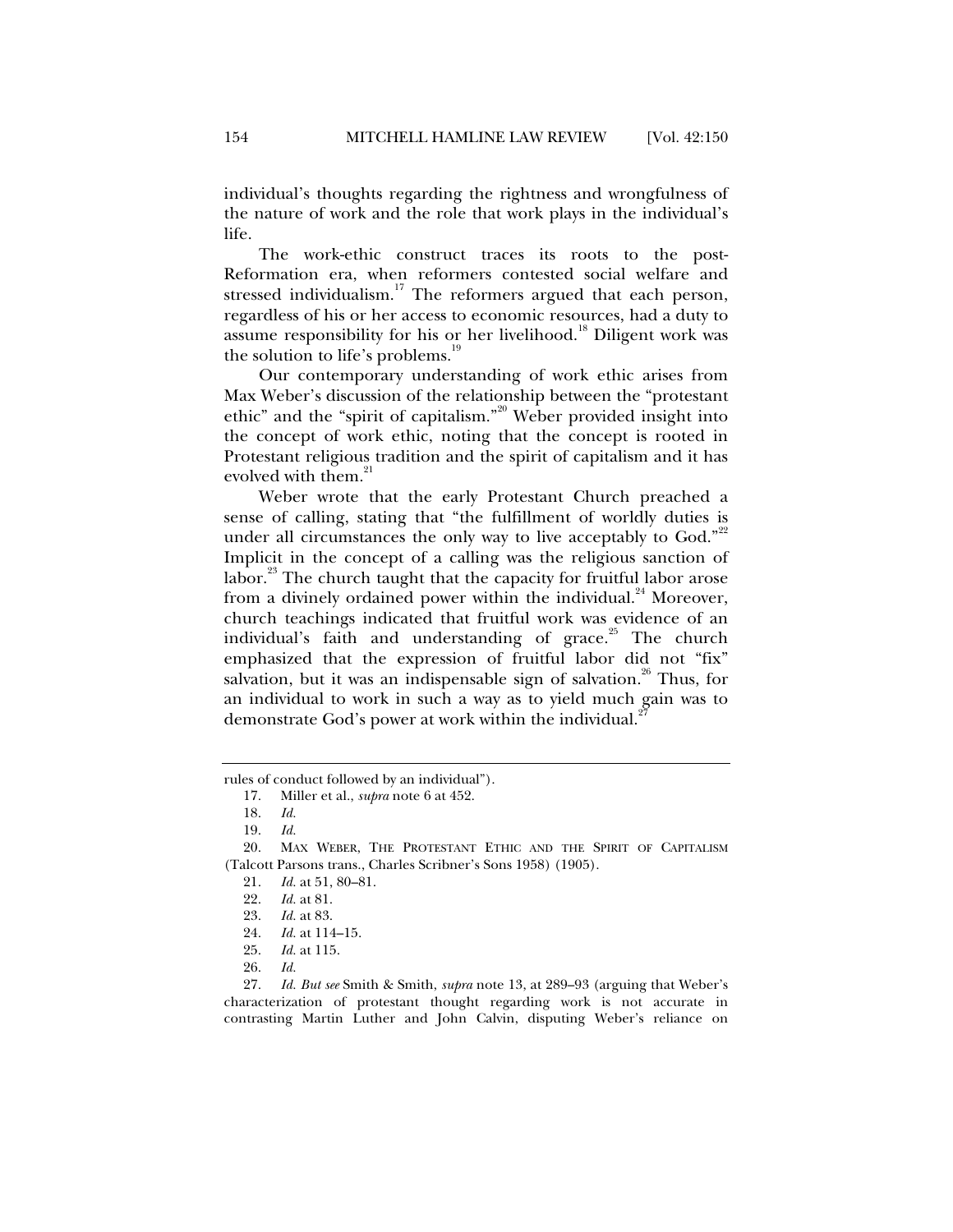2016] WORK DRIVE MATTERS 155

The emphasis on fruitful labor created a conundrum: the church expected individuals to be effective and fruitful in their work, which often meant that they experienced material gains from their efforts; however, the church also preached a culture of asceticism and austerity.<sup>28</sup> Protestants could have their cake, and perhaps even eat a bite of it, but they could not actually enjoy it. "But as riches increase, so will pride, anger, and love of the world in all its branches."29 The church expected individuals to lead lives of piety and obedience, shunning leisure and enjoyment.<sup>30</sup> Moral condemnation arose when church members engaged in social behavior, idle talk, and the enjoyment of luxury.<sup>31</sup>

Weber also wrote that the "spirit" of capitalism contributed to our understanding of work ethic. $32$  Specifically, capitalism invoked a duty on individuals to increase their capital.<sup>33</sup> An individual's engagement in making money was not rooted in the happiness, pleasure, or self-gratification that came from the money he or she made.<sup>34</sup> Instead, making money was an end in and of itself.<sup>35</sup> Capitalism requires that the individual choose the making of money over self-gratification; engaging in self-denial and selfmortification, to the extent doing so makes the individual more money.<sup>36</sup> The individual perceived no benefit from the social recognition or status that sometimes accompanies making money.<sup>37</sup> Thus, the individual was not ostentatious, avoided unnecessary expenses, and was likely embarrassed by any attention or recognition that his increased wealth provided him.<sup>38</sup> The individual received no benefit from the accumulation of wealth,

- 31. *Id.* at 170–71.
- 32. *Id.* at 47.
- 
- 33. *Id.* at 51. 34. *Id.* at 53.
- 35. *Id.*
- 36. *Id.* at 71.
- 37*. Id.*
- 
- 38. *Id.*

Luther's and Calvin's writings for Weber's conclusion that the reformers believed that fruitful work is an "indispensable sign of election," and cautioning that such mischaracterizations can lead to bias that can distort researchers' efforts and contaminate the inferences that readers draw from their findings).

 <sup>28.</sup> WEBER, *supra* note 20, at 175.

 <sup>29.</sup> *Id.*

<sup>30</sup>*. Id.* at 177.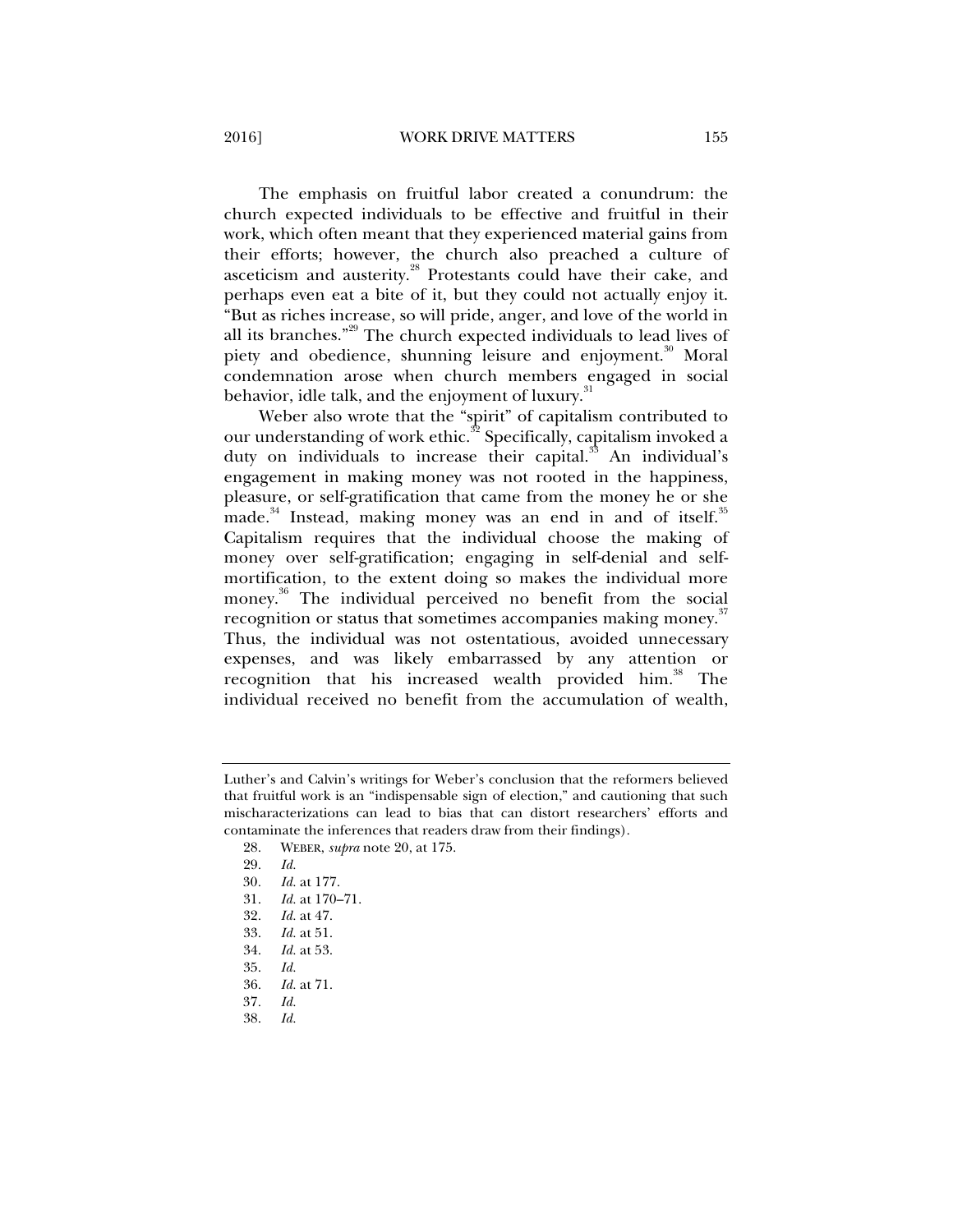other than the satisfaction of knowing that the individual has fulfilled his duty well. $39$ 

Attributes such as honesty, punctuality, and industry were valuable only to the extent that they yielded an increase in money.<sup>40</sup> Thus, there was a point of diminishing returns on these attributes, which was not to be exceeded.<sup>41</sup>

And so Protestantism and capitalism held similar tenants: fruitful labor was highly regarded, but so too was asceticism and austerity.<sup>42</sup> Weber's text sought to address the relationship between Protestantism and capitalism, asking whether capitalism arose from Protestantism and the extent to which the two are connected.<sup>43</sup> His answer was that while the protestant ethic may have at one time informed the capitalist's spirit, the two are no longer intrinsically related.<sup>44</sup> Capitalism has taken on a life of its own, operating freely from the protestant ethic.<sup>45</sup>

In the decades that followed Weber's text, writers continued to consider whether and to what extent capitalism is rooted in or infused with a protestant ethic. Investigations centered upon the extent to which an individual subscribed to Protestant beliefs and whether other Christian religious traditions, such as Catholicism, may have contributed to capitalism.<sup>46</sup>

In 1976, a study examined the relationship between "ascetic innerworldliness[sic]" and capitalism.47 The authors administered a survey to 182 students in an Introduction to Sociology course, designed to gauge the respondents' perceptions of ascetic innerworldliness and capitalism.48 The authors' definition of ascetic innerworldliness sanitized religious experience from the conversation, focusing instead on the extent to which an individual intentionally and deliberately deprived himself in favor of the duties the individual owed to his family, civic organizations, and the

 46. Phillip E. Hammond & Kirk R. Williams, *The Protestant Ethic Thesis: A Social—Psychological Assessment*, 54 SOCIAL FORCES 579, 580 (1976).

47. *Id.* at 579.

 <sup>39.</sup> *Id.*

 <sup>40.</sup> *Id.* at 52.

<sup>41</sup>*. Id.*

 <sup>42.</sup> *Id.* at 180.

 <sup>43.</sup> *Id.* at 180–81.

 <sup>44.</sup> *Id.*

 <sup>45.</sup> *Id.* at 182.

 <sup>48.</sup> *Id.* at 585.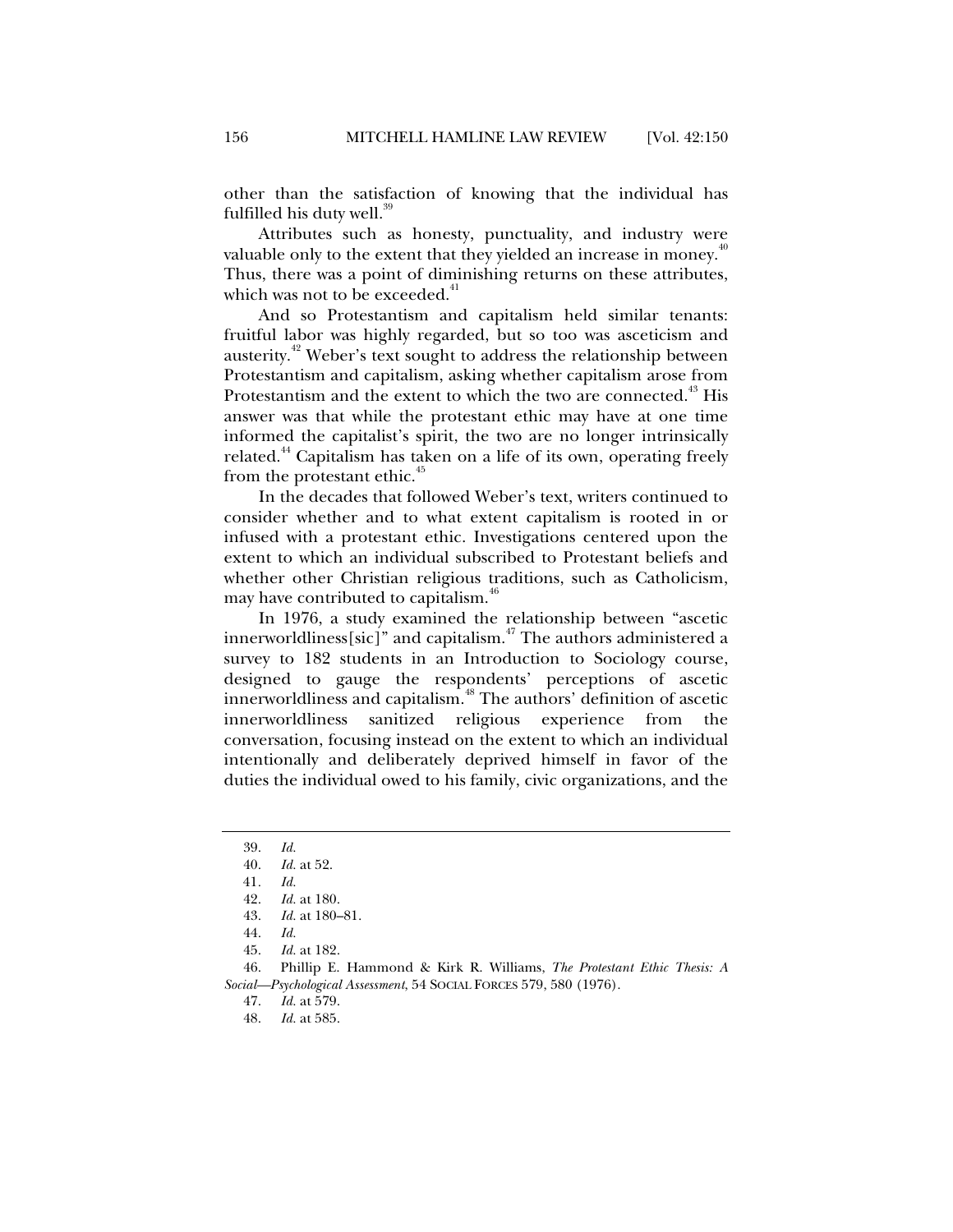capitalist economy.<sup>49</sup> Items designed to assess an individual's ascetic innerworldliness included the following:

- "Trying to escape from worldly affairs and obligations is irresponsible."
- "The world is full of a lot of problems, but things aren't going to get any better unless we all work hard to solve them."
- "People should carefully plan, and then regulate their behavior according to the results."
- "Being productive and making constant effort in a chosen field are the most important qualities in life. $\frac{50}{100}$

Items designed to gauge individuals' thoughts regarding capitalism included the following:

- "Time should not be wasted; it should be used efficiently."
- "Even if I were financially able to do so, I still wouldn't stop pursuing my occupation, whatever it might be at the time."
- "Hard work is a good builder of character."
- "A person without debts who inherits \$5,000 should invest it for the future rather than spend it."
- "Regardless of what a person does, the most important issue is how successful he or she is in doing it."
- "People should be responsible for themselves in retirement and not be dependent on government agencies like social security."<sup>51</sup>

Analysis of the responses revealed that ascetic innerworldliness accounts for just less than a third of the spirit of capitalism, meaning that the two concepts are quite discrete.<sup>52</sup> The authors inferred from their data that the more integrated an individual is in mainstream American culture, the weaker the relationship between ascetic innerworldliness and the spirit of capitalism, essentially confirming Max Weber's work.<sup>53</sup> The authors' work also revealed, however, that to the extent an individual does not perceive himself to be integrated into the American mainstream, the relationship between ascetic innerworldliness and the spirit of capitalism are stronger.<sup>54</sup> Thus, for example, an immigrant who is

 <sup>49.</sup> *Id.* at 581.

<sup>50</sup>*. Id.* at 583.

<sup>51</sup>*. Id.* at 584.

 <sup>52.</sup> Hammond & Williams, *supra* note 46, at 585.

 <sup>53.</sup> *Id.* at 585–86.

 <sup>54.</sup> *Id.* at 588.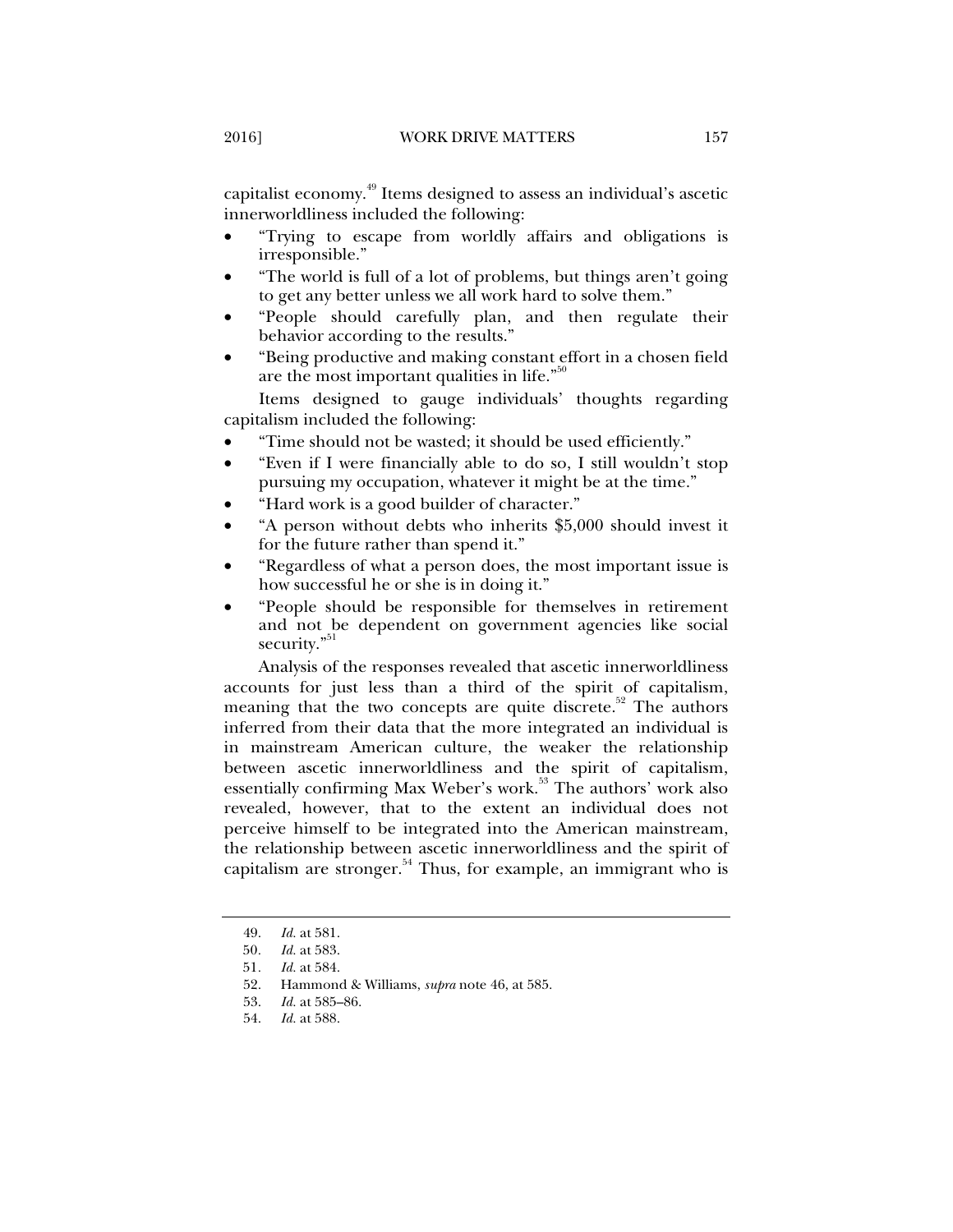new to the United States would likely closely associate his ascetic innerworldliness with his appreciation for capitalism.

A substantial benefit arising from Max Weber's scholarship and those who have responded to his thesis is that the concept of work ethic has become more refined. Whether one's value system associated with labor is derived from religious experience, ascetic innerworldliness, or capitalism, we now have a clearer set of criteria to assess that value system and to study its relationship to other value systems and performance indicators.

For example, Adrian Furnham and Eva Koritsas considered whether there was a relationship between an individual's protestant work ethic (PWE) and the individual's vocational preferences.<sup>55</sup> In their study, the authors noted that the following phrases had become identified with PWE: (1) "high internal locus of control beliefs"; (2) "conservative attitudes and beliefs"; (3) "high need for achievement"; and (4) "individualistic attribution styles."<sup>56</sup> The following values characterize a strong PWE: "obedience, salvation, cleanliness, security and politeness."57 Anti-PWE values included "equality, harmony, love, broadmindedness and imaginativeness."<sup>58</sup> The authors classified an individual with a strong PWE as one who is "independently minded, competitive, [and] hardworking" and one "who is prepared to persevere at a task to achieve desirable ends."59

Previous studies had indicated that individuals with a high PWE were more likely to (1) be satisfied in their paid work and in life in general; (2) have an internal motivation to work; (3) be satisfied with their professional growth; and (4) have a moral and calculative commitment to the work organization. $60$  The authors also noted that when given a negative performance evaluation, those with high PWE improved their performance, while the performance of those with low PWE declined.<sup>61</sup> The authors' study found that individuals with a high PWE preferred occupations

 <sup>55.</sup> Adrian Furnham & Eva Koritsas, *The Protestant Work Ethic and Vocational Practice*, 11 J. ORG. BEHAV. 43, 43 (1990).

 <sup>56.</sup> *Id.*

<sup>57</sup>*. Id.*

 <sup>58.</sup> *Id.*

 <sup>59.</sup> *Id.* at 44.

 <sup>60.</sup> *Id.*

 <sup>61.</sup> *Id.* at 55.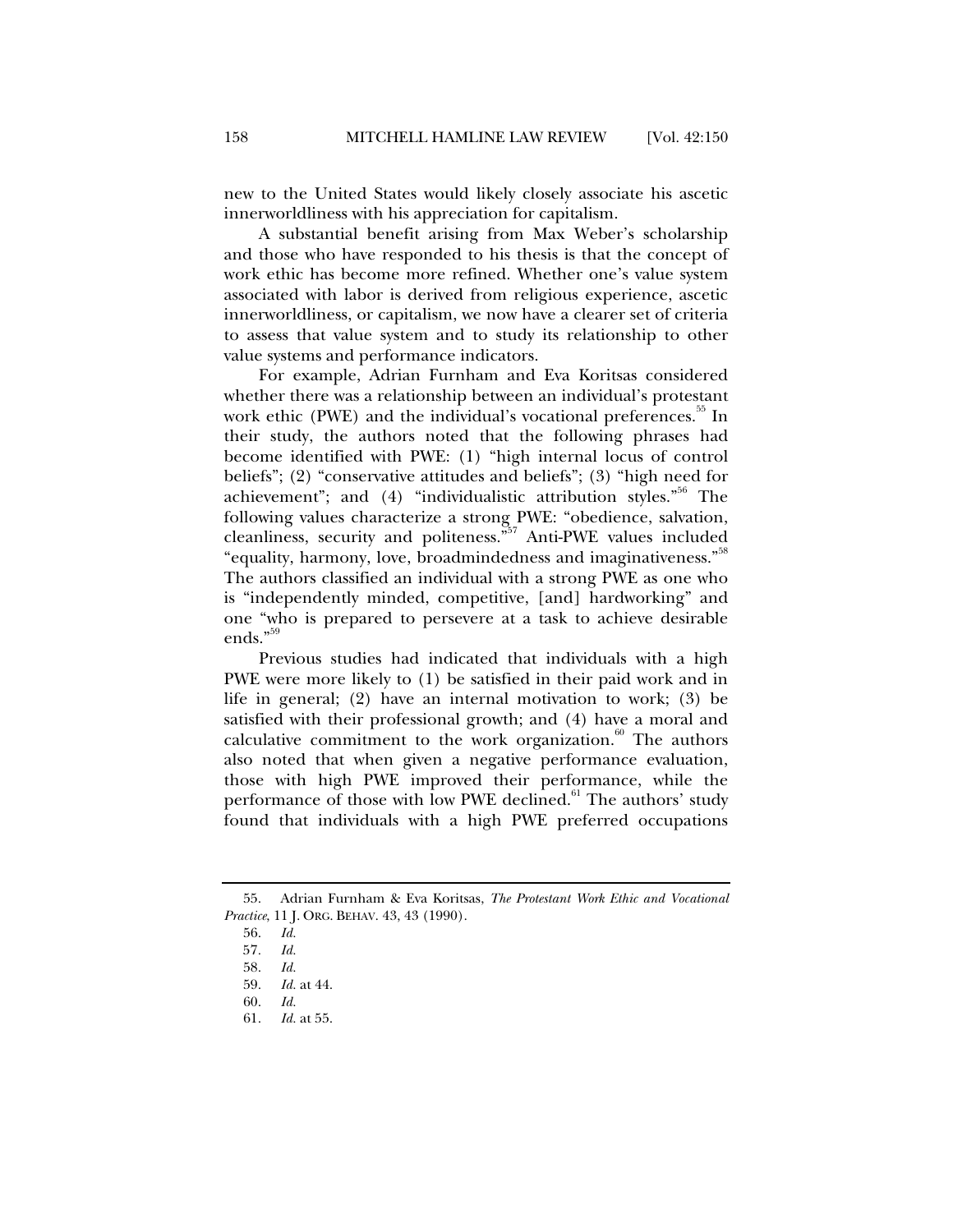described as enterprising and conventional. $62$  Enterprising occupations are those that "entail the manipulation of others to attain organizational goals or economic gain," such as management, marketing, and sales.<sup>63</sup> Conventional occupations are those that require the "explicit, ordered systematic manipulation of data," such as "record keeping, filing, and data processing."<sup>64</sup> The study further revealed that PWE is also correlated with realistic and artistic jobs.<sup>65</sup> Realistic occupations involve the manipulation of objects, tools, and machines to accomplish organizational goals or economic gain, such as manufacturing positions.<sup>66</sup> Artistic jobs are "ambiguous, free, unsystematized activities that entail the manipulation of physical, verbal, or human materials to create art." $^{6}$ 

As the authors predicted, occupations characterized as investigative and social did not correlate with PWE.<sup>68</sup> Investigative occupations are those that "entail the observational, symbolic, systematic, and creative investigation of physical, biological, and cultural phenomena," and include professions such as scientists, engineers, and medical researchers.<sup>69</sup> Social jobs require the manipulation of others to inform, train, develop, cure or enlighten" and thus involve competency with emotional sensitivity and interpersonal skills.<sup>70</sup> In predicting and finding that these occupations are not correlated with the PWE, the idea is not that individuals employed in investigative and social jobs are not productive, but that those with a preference for such occupations define work differently and measure success by means other than those associated with the PWE.<sup>71</sup>

Michael J. Miller provided a historical summary of work ethic and noted that recent research "has failed to find a consistent relation between religious orientation and work ethic."<sup>72</sup> Miller

 <sup>62.</sup> *Id.* at 51.

 <sup>63.</sup> JOHN L. HOLLAND, MAKING VOCATIONAL CHOICES: A THEORY OF CAREERS 16–17 (1973).

 <sup>64.</sup> *Id.* at 17.

 <sup>65.</sup> Furnham & Koritsas, *supra* note 55, at 51.

 <sup>66.</sup> HOLLAND, *supra* note 63, at 14–17.

 <sup>67.</sup> *Id.*

 <sup>68.</sup> Furnham & Koritsas, *supra* note 55, at 51.

 <sup>69.</sup> HOLLAND, *supra* note 63, at 14–15.

 <sup>70.</sup> *Id.* at 16.

Furnham & Koritsas, *supra* note 55, at 52–53.

 <sup>72.</sup> Miller et al., *supra* note 6, at 453.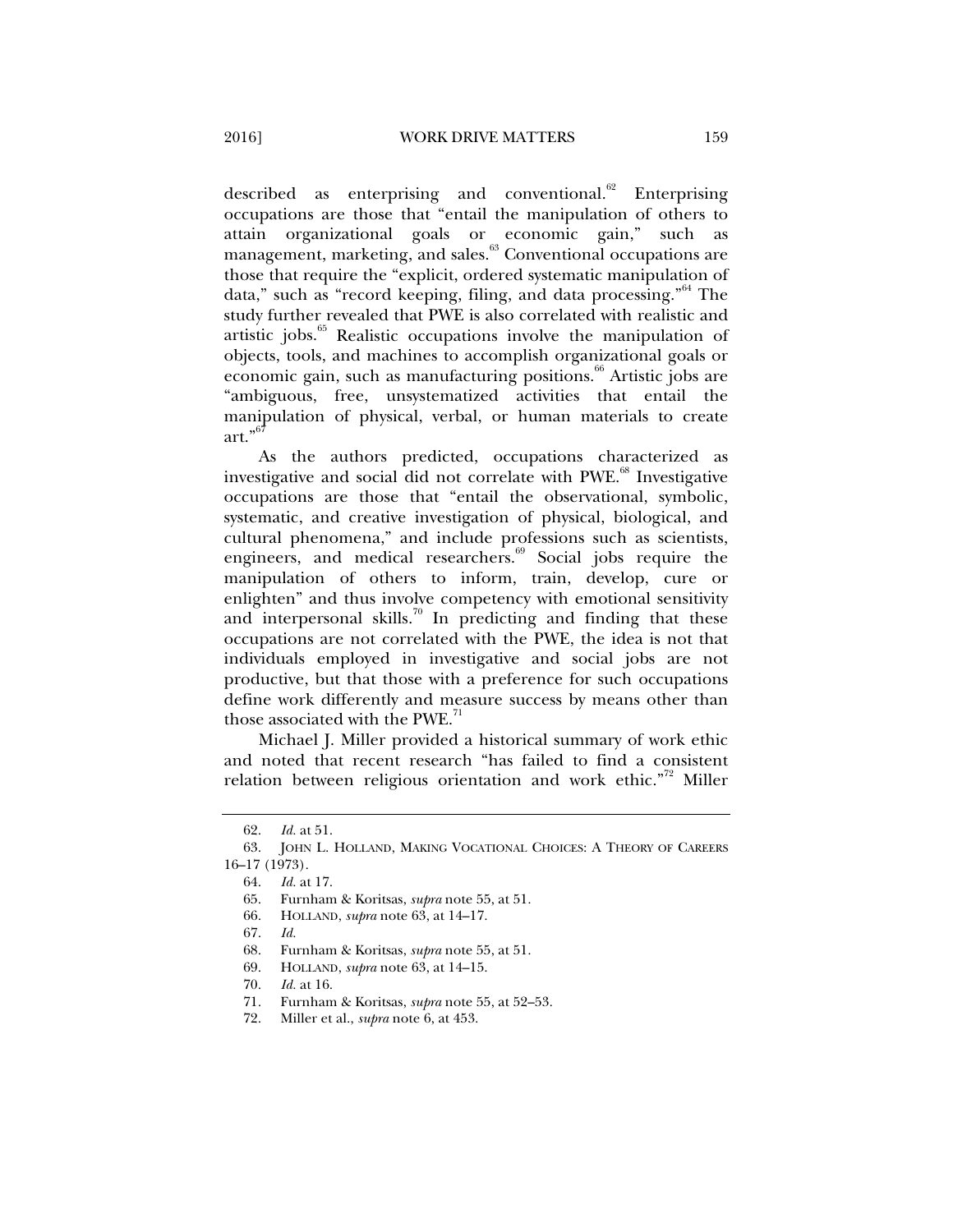concluded that what was once "conceived as a religious construct is now likely secular and is best viewed as general work ethic and not a protestant work ethic."73 Miller asserted that work ethic is a multidimensional construct that involves attitudes and beliefs about work and work-related activity in general.<sup>74</sup> In addition, Miller asserted that work ethic has a motivational aspect that is reflected in behavior, and that work ethic is learned.<sup>75</sup>

To measure work ethic, Miller drew heavily upon Weber's concept of work ethic and the contributions of recent scholars.<sup>76</sup> In doing so, Miller noted that a number of authors had previously sought to characterize work ethic as a one-dimensional concept, each drawing upon an aspect of work ethic.<sup>77</sup> Unfortunately many of the one-dimensional models of work ethic lacked the psychometric validity necessary to make them useful for empirical study.<sup>78</sup> Miller thought it best to gather the distinguishable aspects of work ethic into a single valid instrument and assess each aspect individually.<sup>79</sup> The resulting instrument would provide an effective research tool for future studies and more comprehensive and detailed information about individuals' work related values.<sup>80</sup>

Thus, Miller identified seven work-ethic dimensions and generated ten survey items for each of the seven dimensions.<sup>81</sup> Through a series of six studies, Miller validated the items and dimensions, calling the finished product the Multidimensional Work Ethic Profile (MWEP).<sup>82</sup> Participants in Miller's MWEP validation studies included undergraduate students, U.S. Air Force enlisted personnel, and employees at financial institutions, a car dealership, and a newspaper.<sup>83</sup> The seven MWEP dimensions and a brief description of each follow:

(1) Centrality of Work—Belief in work for work's sake and the importance of work;

 <sup>73.</sup> *Id.* at 453–54.

 <sup>74.</sup> *Id.* at 455.

 <sup>75.</sup> *Id.* 

 <sup>76.</sup> *See id.* at 456–57.

 <sup>77.</sup> *Id.* at 457.

 <sup>78.</sup> *Id.*

*Id.* at 458.

 <sup>80.</sup> *Id.*

 <sup>81.</sup> *Id.* at 483–86 (providing a copy of the MWEP and its scoring rubric).

 <sup>82.</sup> *Id.* at 482.

 <sup>83.</sup> *Id.* at 558, 461, 465, 468, 473, 477.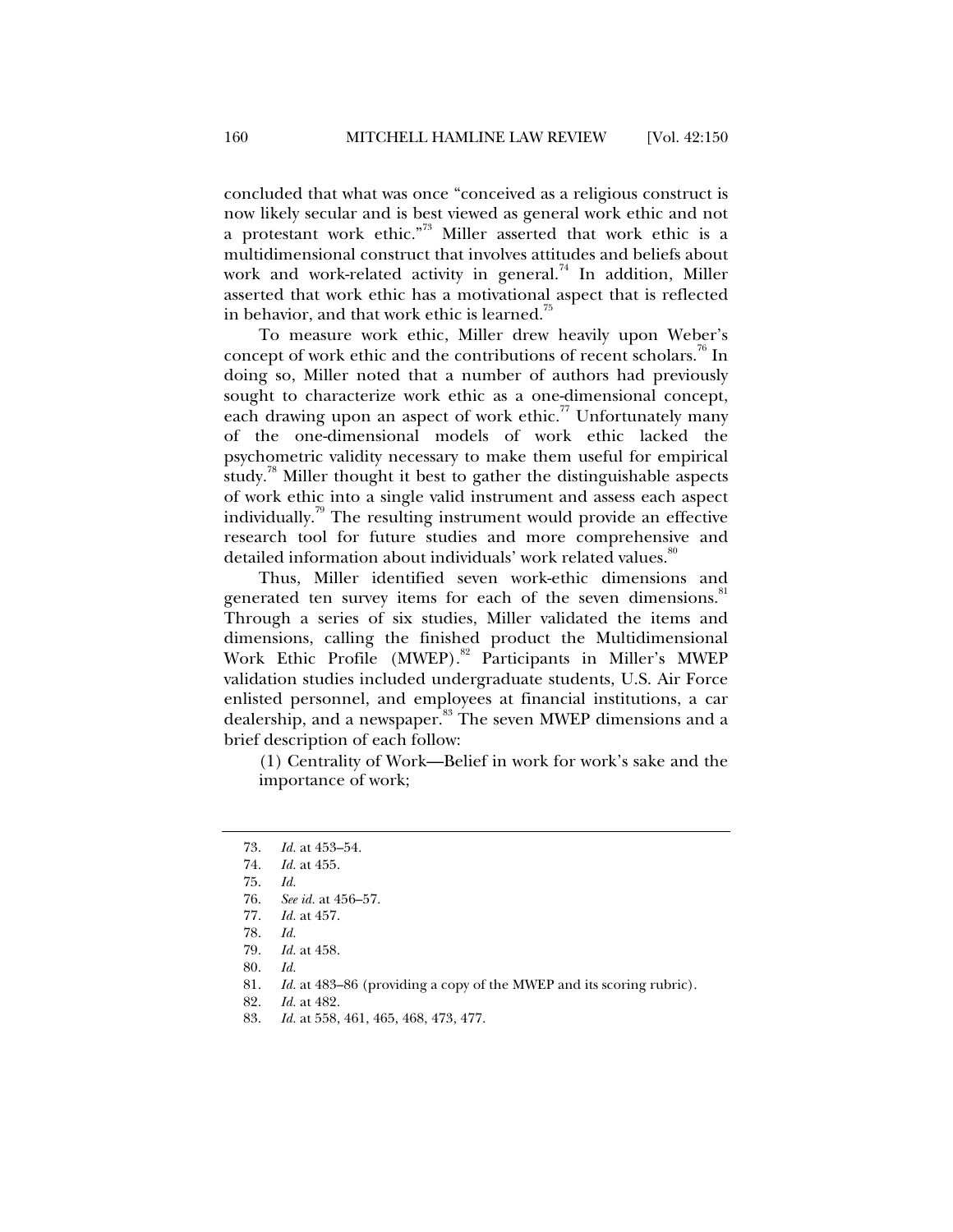(2) Self-reliance—Striving for independence in one's daily work;

(3) Hard work—Belief in the virtues of hard work;

(4) Leisure—Pro-leisure attitudes and beliefs in the importance of non-work activities;

(5) Morality/Ethics—Believing in a just and moral existence;

(6) Delay of Gratification—Orientation toward the future; and the postponement of rewards; and

(7) Wasted time—Attitudes and beliefs reflecting active and productive use of time.<sup>8</sup>

In January 2013, John P. Meriac published a "short form" of the MWEP, dropping the length of the inventory from sixty-five items to twenty-eight.<sup>85</sup> Meriac noted that while the MWEP had been widely used, its length was a "potential drawback," and the MWEP drafters and other work-ethic researchers had received multiple requests for a short form.<sup>86</sup> Meriac engaged in two studies to shorten the inventory.<sup>87</sup> The first study employed item response theory to select items to include on the short form; the second cross-validated the revised form.<sup>88</sup>

#### III. UNDERGRADUATE STUDENTS' WORK-RELATED PREFERENCES

Having refined the work-ethic construct and generated instruments to assess work ethic, attention turned to evaluating work ethic among specific populations, including undergraduate students. In 1994, a study examined the extent of PWE among college students.<sup>89</sup> This study drew upon 422 graduate, undergraduate, international, and American students enrolled in one of three types of courses: psychology, business, and English as a second language.<sup>90</sup> The authors hypothesized that older students, graduate students, and non-American students would have stronger PWE.<sup>91</sup> The results were contrary to two hypotheses: younger

 <sup>84.</sup> *Id.* at 464.

 <sup>85.</sup> John P. Meriac et al., *Development and Validation of a Short Form for the Multidimensional Work Ethic Profile*, 82 J. VOC. BEHAV. 155 (2013).

<sup>86</sup>*. Id.* at 156.

 <sup>87.</sup> *Id.* 

 <sup>88.</sup> *Id.*

 <sup>89.</sup> Diane Keyser Wentworth & Robert M. Chell, *American College Students and the Protestant Work Ethic*, 137 J. SOC. PSYCHOL. 284 (1997).

 <sup>90.</sup> *Id*. at 288.

 <sup>91.</sup> *Id*.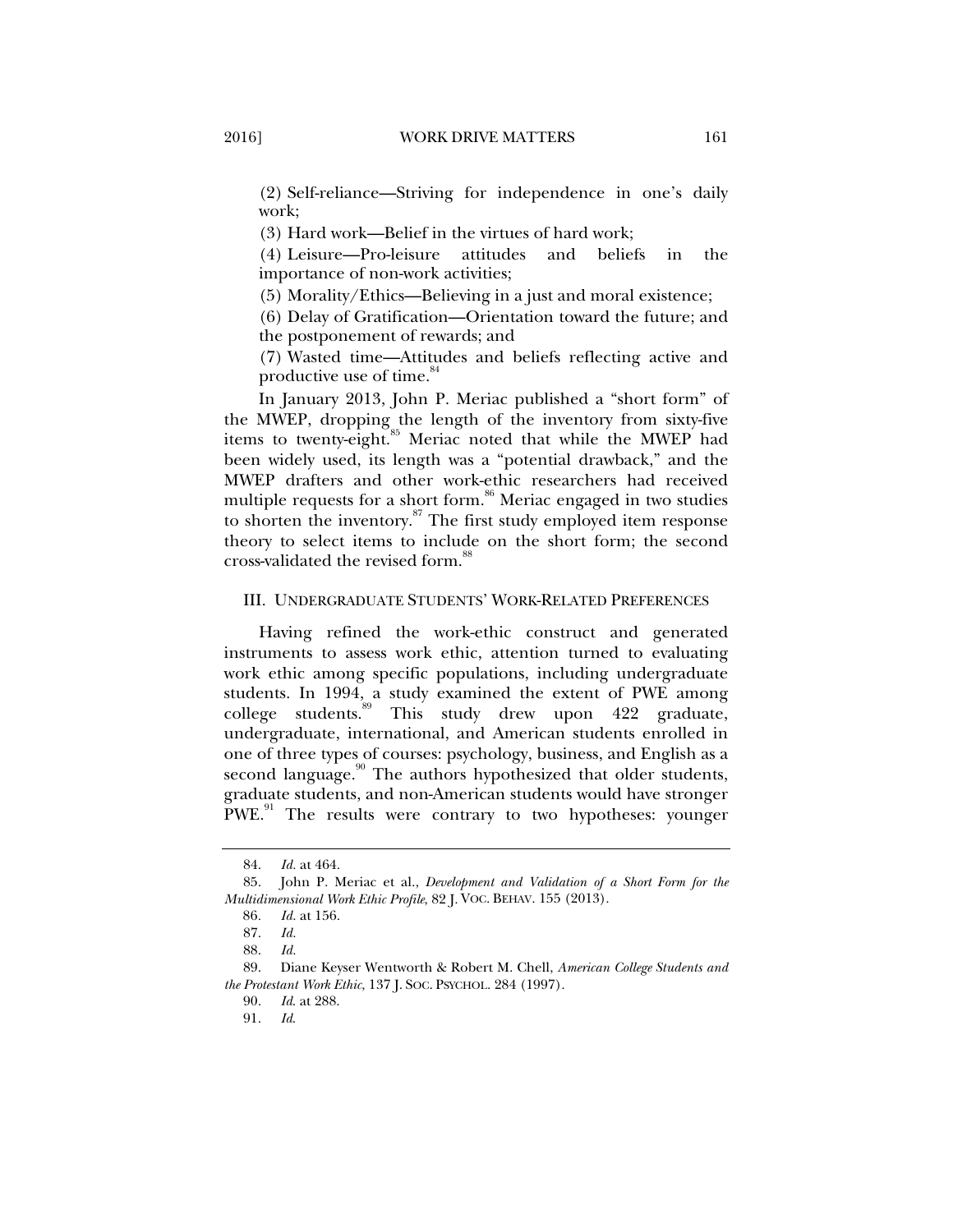students and undergraduate students held stronger PWE beliefs than older students and graduate students.<sup>92</sup> As a predicted result, non-American students had a stronger sense of PWE than American students.<sup>93</sup>

The authors theorized that younger students expressed stronger PWE beliefs because society has taught them that the values consistent with the PWE lead to vocational success, and the PWE justifies the delay in gratification that students must agree with as they prepare for their careers.<sup>94</sup> The authors further opined that as students age and move into graduate programs or their careers, the individuals experience the realities of the job market, with its organizational politics and decision making that demonstrate a lack of equity and fairness, and as a result, they develop a "cynicism," running counter to the PWE beliefs.<sup>95</sup>

The authors suggested that non-American students have a more belief in the PWE than American students because leaving one's home and family to study in the United States requires significant sacrifice and with it, the delay of gratification of immediate needs.<sup>96</sup> Those values are consistent with the PWE beliefs.<sup>97</sup>

Meriac employed the MWEP in a study among college students to determine the nature of the relationship between work ethic and academic performance, which he defined as GPA, organizational citizenship behavior (OCB), and counterproductive behavior (CPB).<sup>98</sup> Meriac found that work ethic was "generally unrelated to college GPA," but work ethic explained "incremental variance" in OCB and the CPBs, cheating and disengagement.<sup>99</sup> Study participants were 221 undergraduate students in various stages of their college careers.<sup>100</sup> In addition to the MWEP, the participants responded to surveys that assessed their OCB and CPB.<sup>101</sup>

 <sup>92.</sup> *Id*. at 293.

 <sup>93.</sup> *Id*.

 <sup>94.</sup> *Id*.

 <sup>95.</sup> *Id.*

 <sup>96.</sup> *Id.* at 293–94.

 <sup>97.</sup> *Id.* at 294.

 <sup>98.</sup> John P. Meriac, *Work Ethic and Academic Performance: Predicting Citizenship and Counterproductive Behavior*, 22 LEARNING & INDIVIDUAL DIFFERENCES 549, 549 (2012).

 <sup>99.</sup> *Id.* at 551.

 <sup>100.</sup> *Id.* at 550.

 <sup>101.</sup> *Id.* at 551.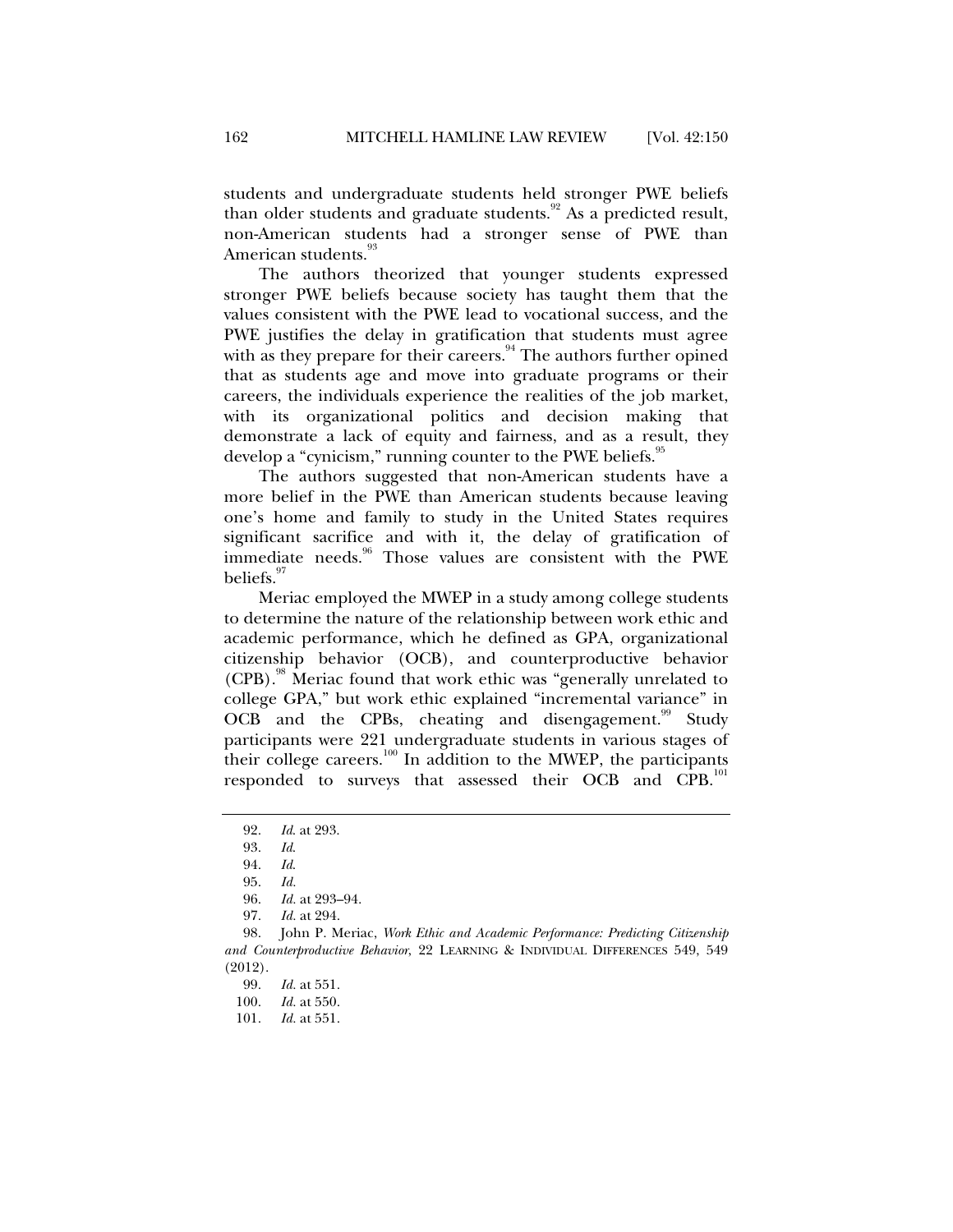Regarding work ethic and college GPA, Meriac found that the Hard Work dimension of work ethic was negatively correlated with  $GPA$ .<sup>102</sup> Meriac theorized that students who expressed belief in the virtue of hard work but had lower GPAs may "expend 'more' effort instead of developing more effective study strategies."<sup>103</sup> Regarding OCB and CPB, Meriac noted that universities have emphasized the ethics and integrity of their student bodies, which makes assessment of OCB and CPB important, and thus the relationship between work ethic and OCB and cheating and disengagement relevant.<sup>104</sup> A hierarchical regression analysis revealed that work ethic explained "a significant proportion" of the variance in OCB, ahead of high school GPA and ACT scores.<sup>105</sup> The study also revealed that the work-ethic dimension morality/ethics was negatively correlated with cheating and wasted time was negatively correlated with disengagement.<sup>106</sup> Meriac concluded that, as a construct, work ethic plays "an important role" in academic performance predictions because it offers explanations of variance in performance that are not possible with conventional measures.<sup>107</sup>

Also employing the MWEP, John T. Parkhurst and his colleagues examined whether work ethic had any relationship with a student's choice to complete a lengthier assignment.<sup>108</sup> Parkhurst found that collectively, the work-ethic dimensions explained 24% of the variance in student choice behavior.<sup>109</sup> Among the dimensions, hard work and delay of gratification were "significantly positively related" to students' choice to complete the lengthier assignment and leisure was "significantly negatively related" to students' choice to complete the lengthier assignment.<sup>110</sup>

Different generational cohorts have different levels of work ethic. In a study Meriac and his colleagues published in 2010, Meriac used the MWEP to survey work ethic among three generations: Baby Boomers (born between 1946 and 1964);

 <sup>102.</sup> *Id.* at 552.

<sup>103</sup>*. Id.*

 <sup>104.</sup> *Id.* at 551–52.

 <sup>105.</sup> *Id.* at 551.

 <sup>106.</sup> *Id.*

 <sup>107.</sup> *Id.* at 552.

 <sup>108.</sup> John T. Parkhurst et al., *Assignment Choice, Effort, and Assignment Completion: Does Work Ethic Predict those who Choose Higher–Effort Assignments?* 21 LEARNING & INDIVIDUAL DIFFERENCES 575, 576 (2011).

 <sup>109.</sup> *Id.* at 577.

 <sup>110.</sup> *Id.* at 578.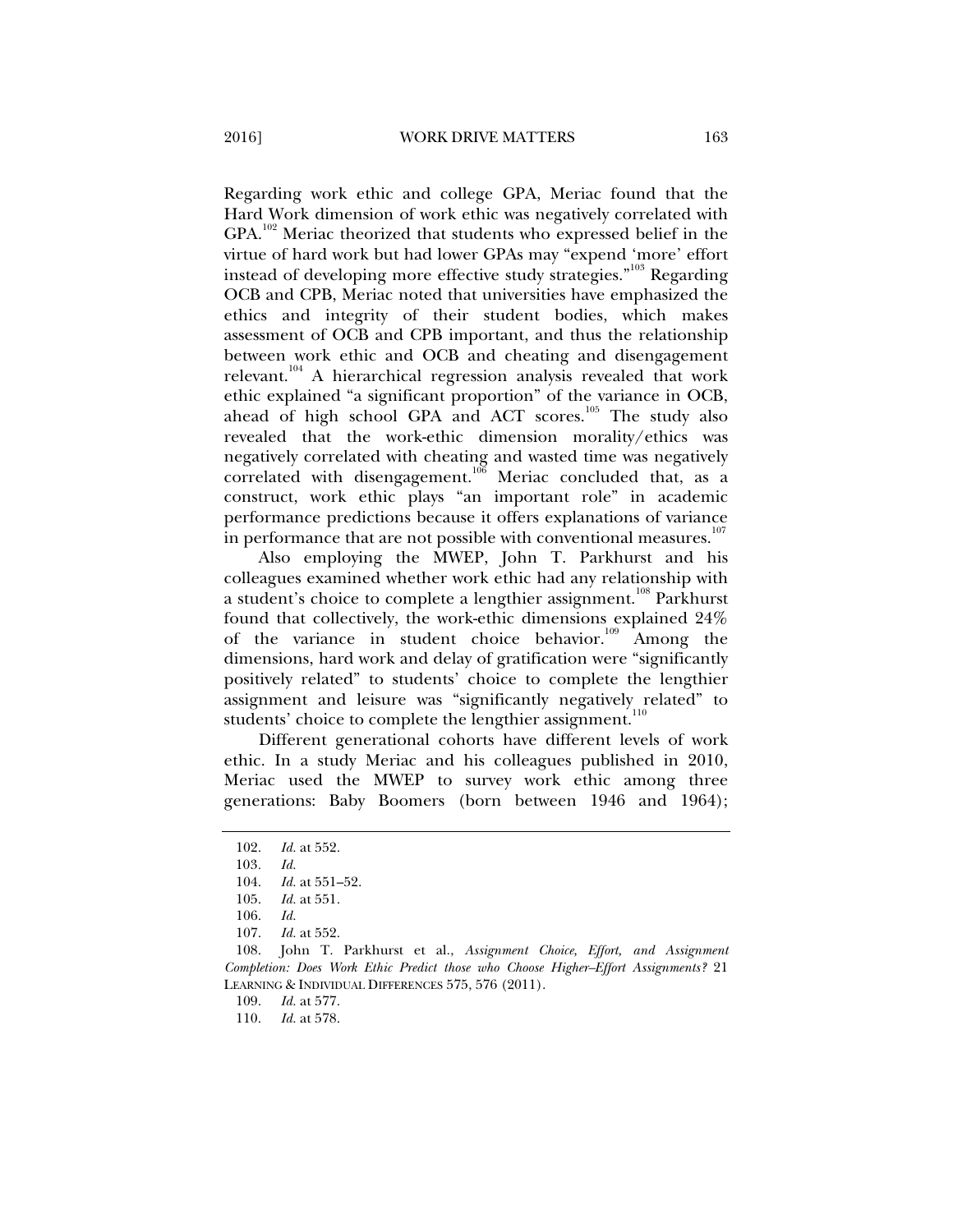Generation X (born between 1965 and 1980), and Millennials (born between 1981 and 1999).<sup>111</sup> Participants were business students at a large university in the southeastern United States who had responded to the MWEP over a twelve-year period.<sup>112</sup> To compare generational responses with one another, the researchers evaluated the response equivalence for each work-ethic dimension.<sup>113</sup> For example, they compared the Baby Boomers' responses on the self-reliance dimension with the Generation X responses on self-reliance and evaluated the extent to which the responses were statistically equal.<sup>114</sup> Interestingly, they found the most lack of equivalence between Generation Xers and Millennials.<sup>115</sup> These generations responded statistically differently to six of the seven work-ethic dimensions: self-reliance, morality/ethics, hard work, centrality of work, wasted time, and delay of gratification.<sup>116</sup> They were equal only on the leisure dimension.<sup>117</sup> As between the Baby Boomers and Generation X, measurement equivalence was found for five of the seven dimensions, meaning that the generations differed on only two, morality/ethics and hard work.<sup>118</sup> Similarly, the Baby Boomers and the Millennials differed on only one dimension, delay of gratification; researchers found measurement equivalence among the other dimensions.<sup>119</sup> The authors noted that while the respondents in the Generation X and Millennial cohorts were in fact in different generational categories, their actual ages did not significantly differ.<sup>120</sup> They further noted that the Generation Xers and Millennials were far younger than the Baby Boomers.<sup>121</sup> As a result, the authors inferred that the generational differences between Generation Xers and Millennials were not solely attributable to other characteristics such as age or career stage.<sup>122</sup>

 <sup>111.</sup> John P. Meriac et al., *Generational Differences in Work Ethic: An Examination of Measurement Equivalence across Three Cohorts*, 25 J. BUS. PSYCHOL. 315, 317 (2010).

 <sup>112.</sup> *Id.* at 317.

 <sup>113.</sup> *Id.* at 318–19.

 <sup>114.</sup> *Id.* at 324.

 <sup>115.</sup> *Id.* at 319.

 <sup>116.</sup> *Id.*

 <sup>117.</sup> *Id. Id.* at 319.

 <sup>119.</sup> *Id.*

 <sup>120.</sup> *Id.* at 320.

 <sup>121.</sup> *Id.*

 <sup>122.</sup> *Id.*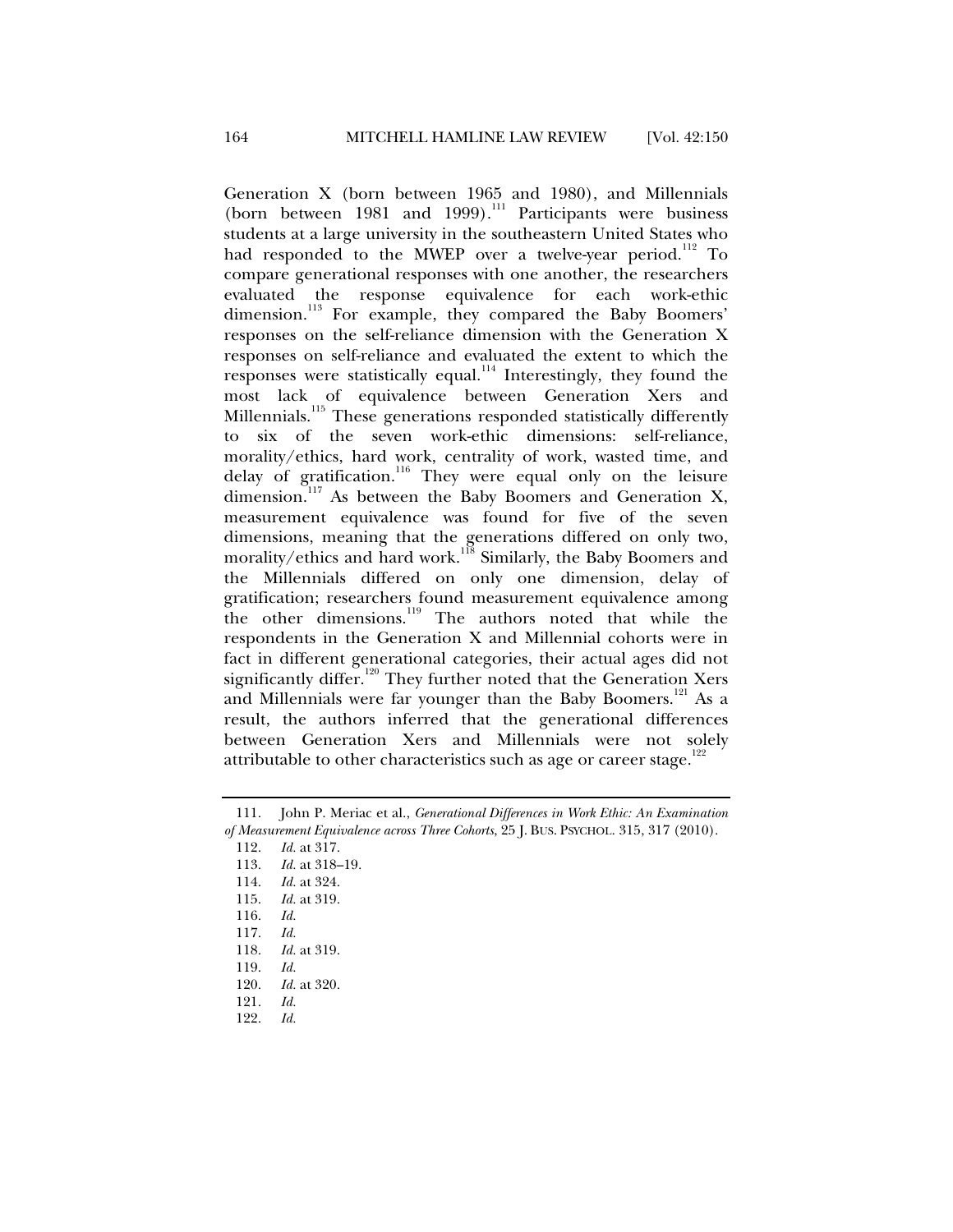2016] WORK DRIVE MATTERS 165

Statistical analyses of mean differences between generations revealed two trends: Baby Boomers were significantly higher than Generation Xers and Millennials on all work-ethic dimensions but leisure, and Millennials were significantly higher than Generation Xers on morality/ethics, hard work, and delay of gratification.<sup>123</sup> These trends indicate that among the three generations, Generation Xers reported the lowest level of work ethic.<sup>124</sup> The authors noted that the mean difference analysis may be colored by the fact that respondents in each generational cohort may have interpreted the meaning of specific items differently, which would dilute the strength of the findings.<sup>125</sup> For example, the item that states one can "overcome every obstacle" may hold different meaning for the Baby Boomers, who grew up at a time of great prosperity and saw that their efforts led to success, as compared with the Generation Xers who grew up in a different environment.<sup>126</sup> The phrase may have different meanings for members of the cohorts and may create an artificial distinction between them.<sup>127</sup>

In a related study, researchers explored whether there were differences in work ethic between upper-level college students and working professionals.<sup>128</sup> Participants included 218 college juniors and seniors, with a mean age of twenty-three and a range of nineteen to fifty years old, and 212 workforce professionals, with a mean age of forty-four and an age range of nineteen to seventy-two years old.<sup>129</sup> The findings indicated that the work ethic of the college students was statistically similar to the work ethic of the

 128. *See generally* Raymond K. Van Ness et al., *Work Ethic: Do New Employees Mean New Work Values*, 22 J. MANAGERIAL ISSUES 10 (2010).

129*. Id.* at 19–20.

 <sup>123.</sup> *Id.* at 319.

 <sup>124.</sup> *Id.* at 320.

 <sup>125.</sup> *Id.* 

 <sup>126.</sup> *Id.* 

 <sup>127.</sup> *Id.* (noting that while attitudes toward work appear to mature over time, a longitudinal study conducted during the first fifteen years of individuals' professional careers revealed no significant change in work attitudes); *see also* Bart Wille et al., *Maturation of Work Attitudes: Correlated Change with Big Five Personality Traits and Reciprocal Effects over 15 years*, 35 J. ORG. BEHAV. 507, 519 (2014) (finding that there was no statistically significant change in work attitudes during a longitudinal study, but noting a "general *tendency* for individuals to increase work involvement").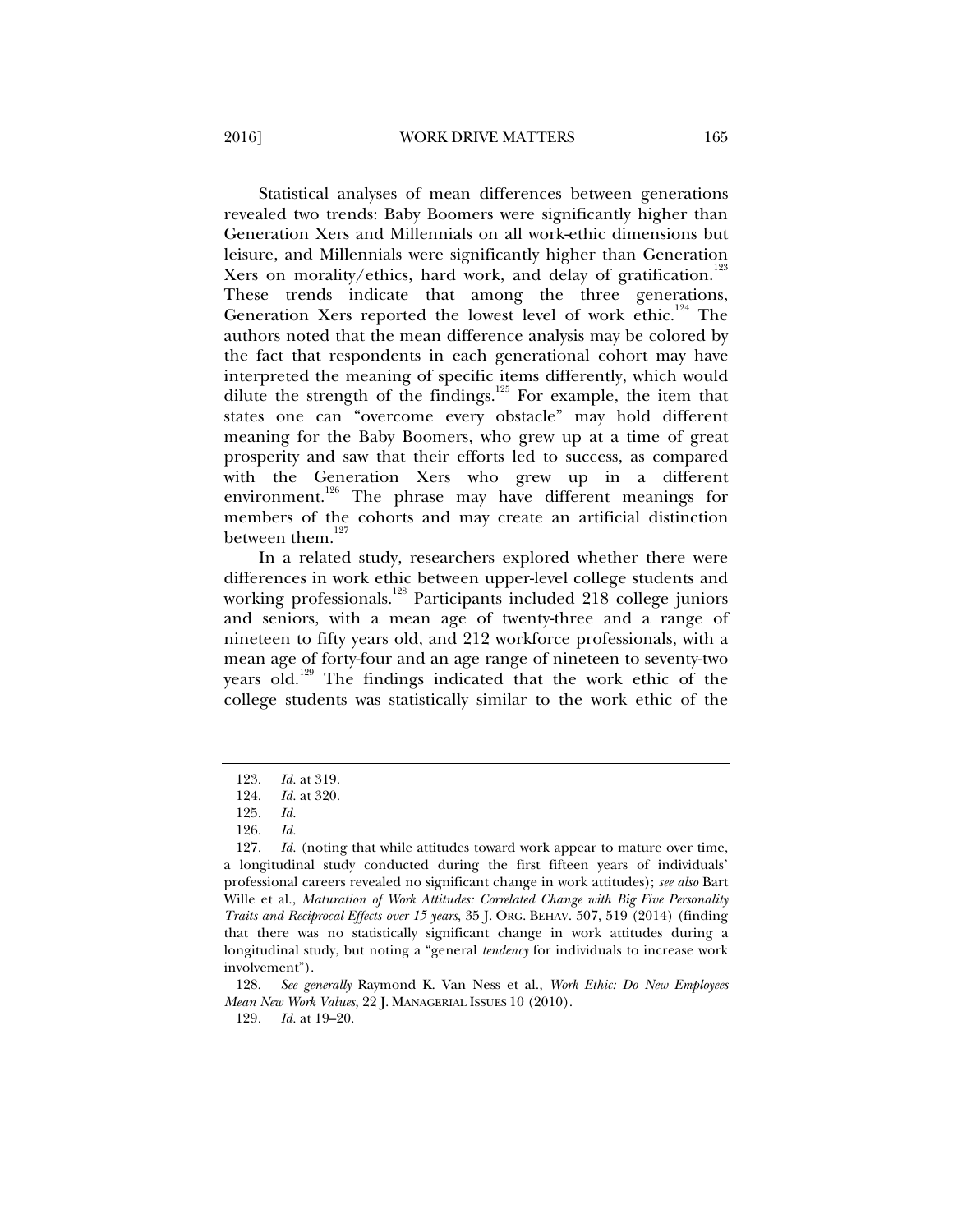professionals.<sup>130</sup> There were, however, statistically significant and substantial differences between the two groups on specific workethic dimensions.131 College students reported a stronger sense of self-reliance, leisure, and hard work than the working professionals.<sup>132</sup> But the working professionals reported a stronger sense of morality/ethics, centrality of work, and wasted time than the college students.<sup>133</sup> There was no statistical difference in the groups' responses on delay of gratification.<sup>134</sup>

A number of studies have considered the impact of values associated with work ethic on academic performance, with mixed results. In their study, William Rau and Ann Durand coined the phrase "academic ethic" and hypothesized that the ethic exists among college students and is related to academic performance.<sup>135</sup> Their study confirmed both hypotheses.<sup>136</sup> The authors predicted that the academic ethic would express itself in the following behaviors: students "place their studies above leisure activities; study on a daily or near-daily basis; and study in a disciplined, intense, and sober fashion."<sup>137</sup> The authors' use of "sober" referred to the full and methodic commitment to studies and the avoidance of frequent alcoholic beverage consumption.<sup>138</sup> The authors generated an instrument that surveyed fourteen variables.<sup>139</sup> Nine of the fourteen were characterized as study behaviors.<sup>140</sup> Six of that nine focused on the frequency of study (hours during week and on

 135. William Rau & Ann Durand, *The Academic Ethic and College Grades: Does Hard Work Help Students to Make the Grade?,* 73 SOC. EDUC. 19, 23–24 (2000).

 <sup>130.</sup> *Id.* at 21.

 <sup>131.</sup> *Id.* at 23.

 <sup>132.</sup> *Id.* at 25–26.

 <sup>133.</sup> *Id.*

 <sup>134.</sup> Van Ness et al., *supra* note 128, at 27; *see also* Kenneth D. Stewart & Paul C. Bernhardt, *Comparing Millennials to Pre–1987 Students and with One Another*, 12 N. AM. J. PSYCHOL. 579, 594–96 (2010) (finding that 2004–2008 undergraduate students were distinct from pre–1987 undergraduate students on a number of measures, including that they were less psychologically healthy, less fulfilled, had weaker impulse control, and were more narcissistic, and concluding that the 2004– 2008 undergraduates had weaker "academic assets" than the pre–1987 undergraduate students).

 <sup>136.</sup> *Id.* at 30–31.

 <sup>137.</sup> *Id.* at 23.

 <sup>138.</sup> *Id.*

 <sup>139.</sup> *Id.* at 25.

 <sup>140.</sup> *Id.*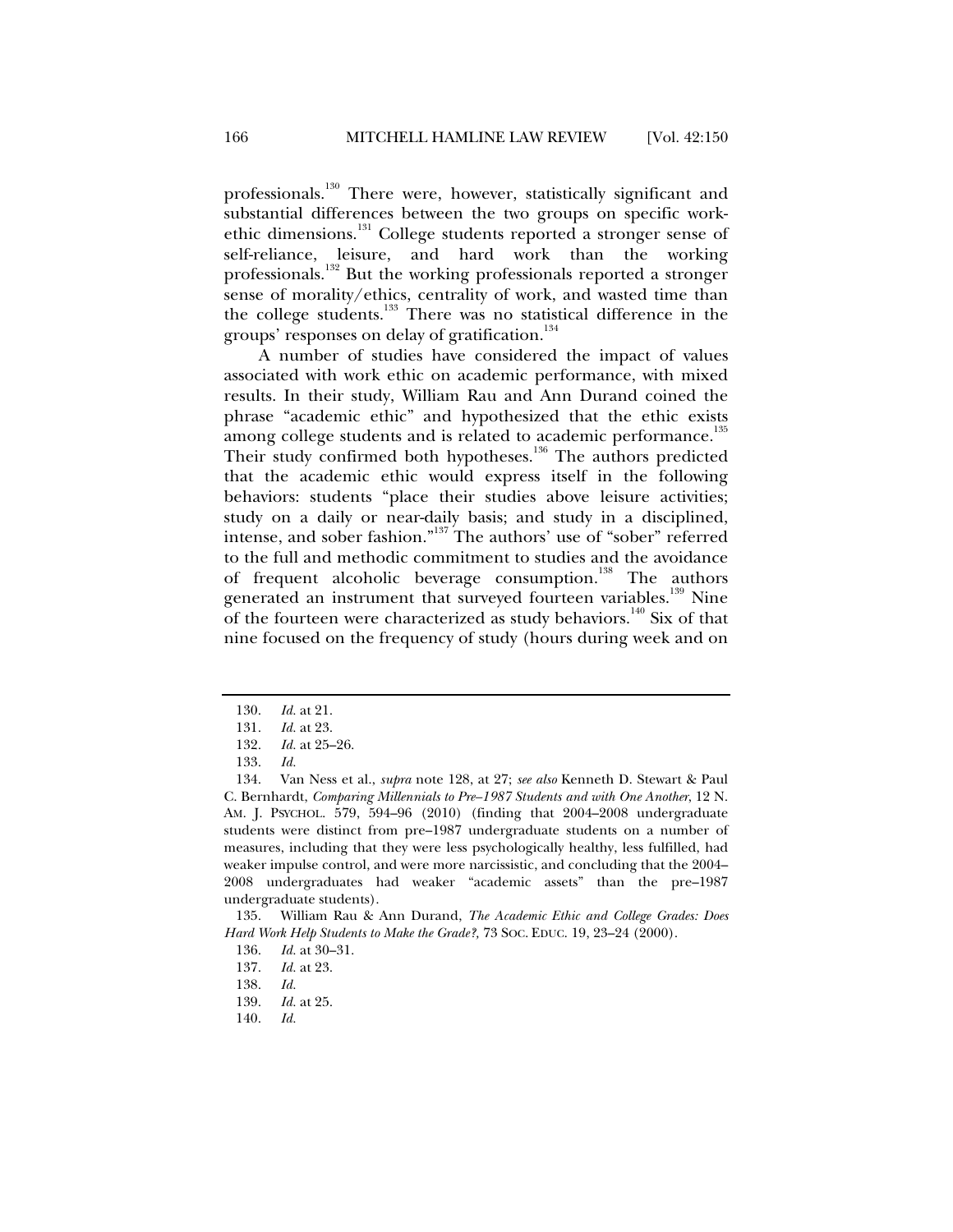weekends).<sup>141</sup> The other three study behavior variables considered whether the student had an "academic" locus of control, held a "GPA perspective," and preferred academics to social life.<sup>142</sup> The remaining five variables focused on the extent to which students drank.<sup>143</sup> The authors administered their survey to students living in the residence halls at Illinois State University.<sup>144</sup> The authors linked the respondents' results to their ACT scores and spring semester 1992 cumulative GPAs.<sup>145</sup> The results validated the academic ethic and correlated the ethic with GPA, controlling for ACT scores.<sup>146</sup>

Previous academic performance is a strong predictor of subsequent academic performance.<sup>147</sup> In a study of 2,103 first-year agricultural students enrolled at Kansas State University from 1990– 1999, the authors found that high school cumulative GPA offered the best explanation for first semester college GPA explaining  $12.9\%$  of the variance,<sup>148</sup> and first semester grades offered best explanation for second-semester grades, explaining 43% of the variance.149 Standardized test scores predicted 9.8% of first-semester grades and 2% of second semester grades.<sup>150</sup> Study variables included age, gender, military, family income, ethnicity, and education rate in home county.151 High school specific variables included ACT scores, high school cumulative GPA, county-teacher salary, teacher-student ratio, whether the student had been elected to office, whether the student was a varsity athlete or participated in a club/activity, and the students' class size and percentage of the same race.<sup>152</sup> College specific variables included: previous college experience, in terms of number of credit hours, major, and first and second semester cumulative GPAs.<sup>153</sup>

 <sup>141.</sup> *Id.* at 28.

<sup>142</sup>*. Id.*

 <sup>143.</sup> *Id.* 

 <sup>144.</sup> *Id.* at 24.

 <sup>145.</sup> *Id.* at 25–26.

 <sup>146.</sup> *Id.* at 30.

 <sup>147.</sup> Andrew P. Barkley & Jerry J. Forst, *The Determinants of First-Year Academic Performance in the College of Agriculture at Kansas State University, 1990–1999*, 36 J. AGRIC. & APPLIED ECON. 437 (2004).

 <sup>148.</sup> *Id.* at 445–46.

 <sup>149.</sup> *Id.* at 446.

 <sup>150.</sup> *Id.* at 445.

 <sup>151.</sup> *Id.* at 440.

 <sup>152.</sup> *Id.* 

 <sup>153.</sup> *Id.* at 440–42.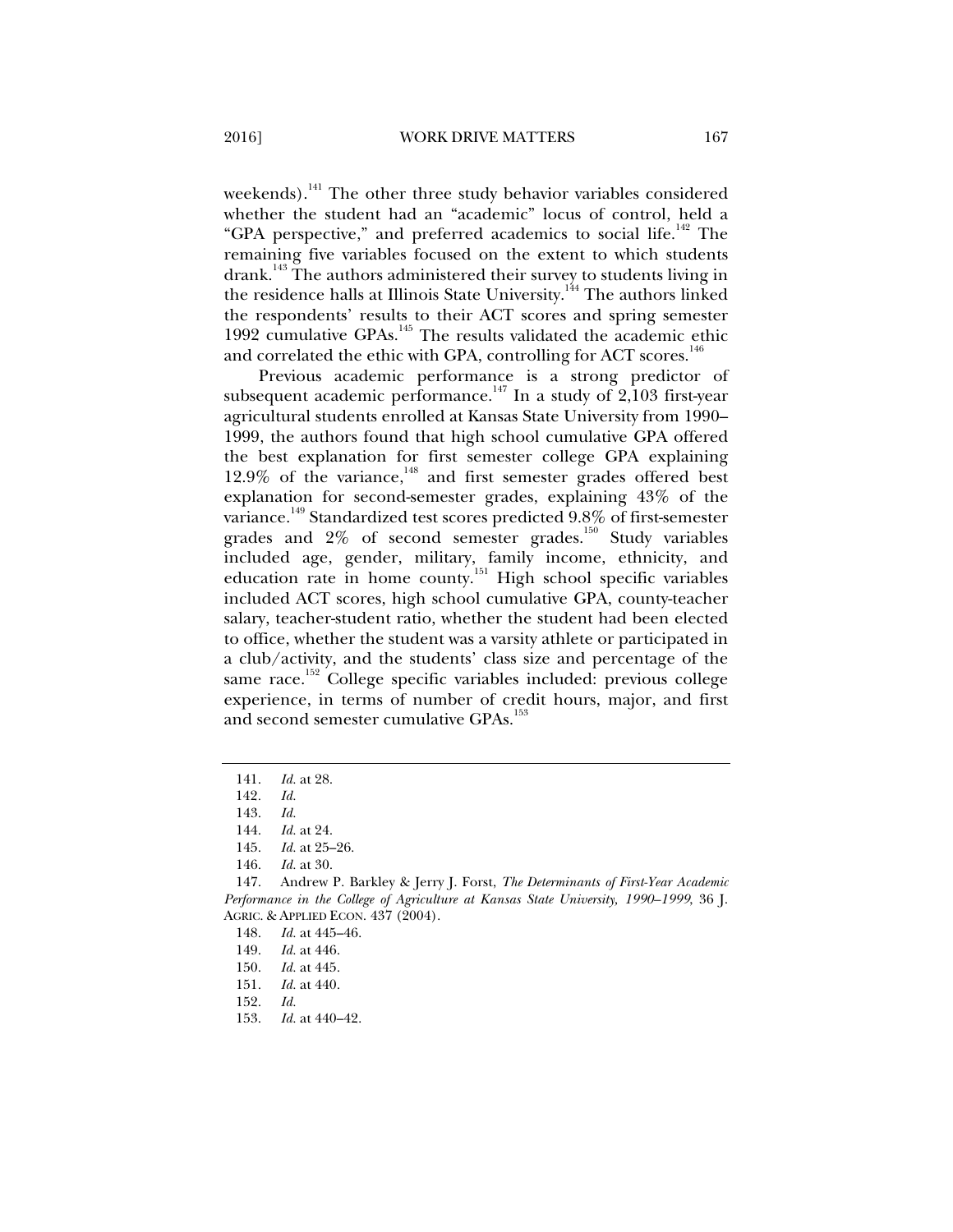John W. Lounsbury was lead author on a study that considered whether intelligence, the "Big Five" personality traits, and "Work Drive" predicted a course grade.<sup>154</sup> Results indicated that among the variables tested, intelligence explained most of the variance in students' course grade (16.1%), the Big Five accounted for 6.7%, and Work Drive accounted for  $4.1\%$ .<sup>155</sup> When the authors entered Work Drive into a hierarchical regression analysis before the Big Five, Work Drive explained 7.8% of the variance, while the Big Five only explained 2.8%—an insignificant amount.<sup>156</sup> The authors' work thus distinguished the role that Work Drive alone plays in explaining course grade variance and thus predicting academic success.

In their study, the authors used a well-researched and normed general intelligence instrument to measure participants' intelligence.157 The Big Five personality traits refer to neuroticism, extraversion, openness, agreeableness, and conscientiousness, which are well-researched personality traits and are measured with the Personal Style Inventory.<sup>158</sup>

Work Drive is a phrase that Lounsbury coined to represent a "personal disposition or trait, reflecting an individual's characteristic behavior at work and general orientation toward work, which is not limited to a specific job."<sup>159</sup> Work Drive is not work ethic or the Protestant work ethic, which are broader concepts. Whereas work ethic connotes "a set of attitudes, beliefs, or values about the general importance of work for society and personal or moral character" and the extent to which one values working hard and disfavors idleness and laziness,<sup>160</sup> Work Drive reflects an individual's "enduring motivation to expend time and effort to finish projects, meet deadlines, be productive, and achieve success."<sup>161</sup> Work Drive is not work centrality, which focuses on the degree of importance that work plays in one's life; it is not

 <sup>154.</sup> John W. Lounsbury et al., *Intelligence, Big Five Personality Traits, and Work Drive as Predictors of Course Grade*, 35 PERSONALITY & INDIVIDUAL DIFFERENCES 1231 (2003).

 <sup>155.</sup> *Id.* at 1235.

 <sup>156.</sup> *Id.*

*Id.* at 1234.

 <sup>158.</sup> *Id.* at 1232–33.

 <sup>159.</sup> John W. Lounsbury et al., *The Development and Validation of a Personological Measure of Work Drive*, 18 J. BUS. & PSYCHOL. 427, 428–29 (2004).

 <sup>160.</sup> *Id.* at 428.

 <sup>161.</sup> Lounsbury et al., *supra* note 154, at 1232.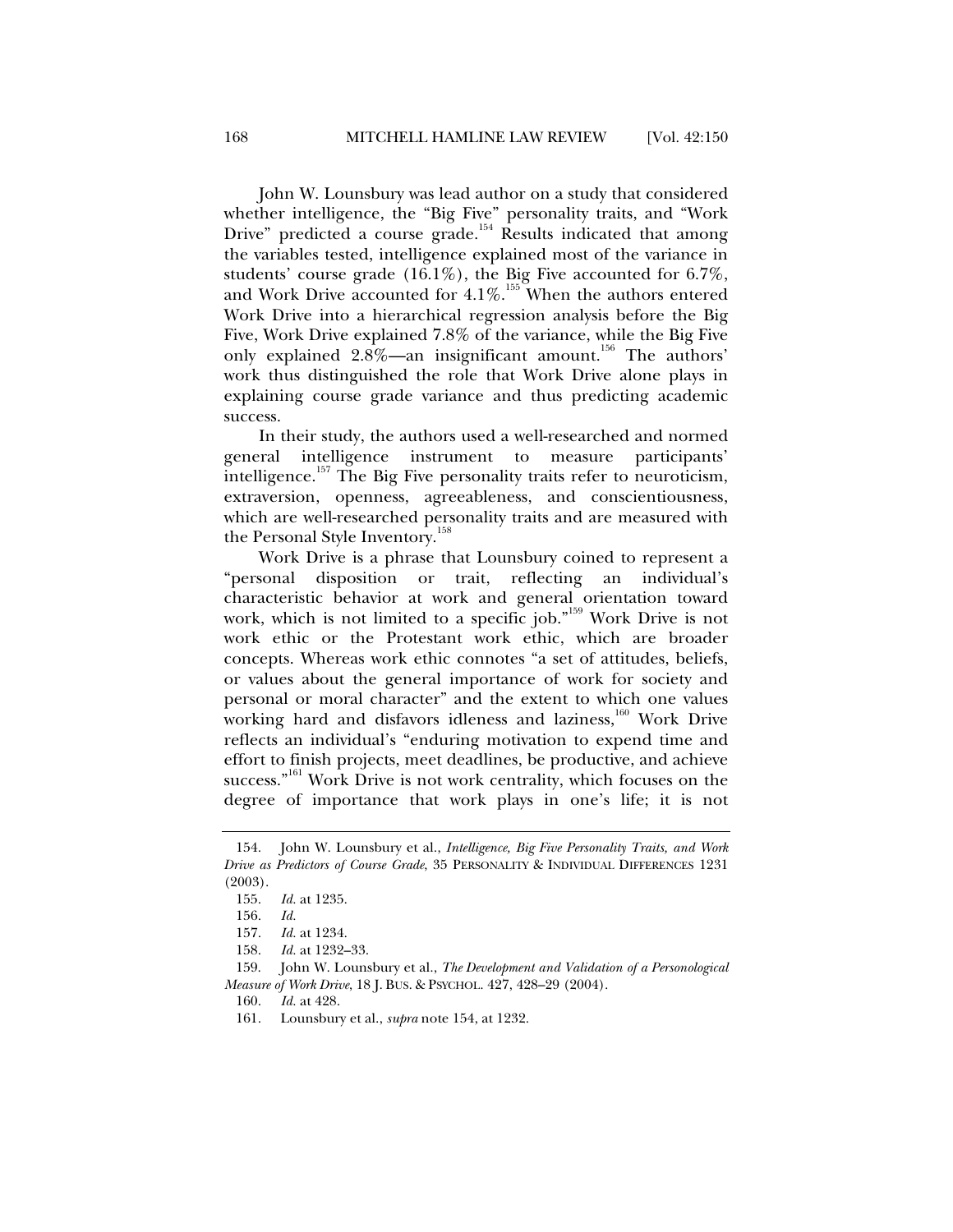workaholism, which considers the "negative or dysfunctional aspects of excessive work"; and it is not job involvement, which considers an individual's "orientation toward a particular job" and involves a specific psychological state not a personality trait, like Work Drive.<sup>1</sup>

Lounsbury and a colleague drafted a set of items designed to inventory an individual's Work Drive.<sup>163</sup> The item set was validated through a series of four administrations to different populations of workers, totaling  $6,144$  respondents.<sup>164</sup> In each administration, the Work Drive items were part of a larger battery of personality and/or general intelligence measures.<sup>165</sup> Statistical analysis of the responses established the validity and internal consistency reliability of the item set.<sup>166</sup> The authors then studied whether Work Drive was related to job performance, and if so, to what extent.<sup>167</sup> The participants were employees in occupations ranging from an agricultural extension service to portfolio managers working for a credit card and collections company.<sup>168</sup> Study measurements included the Personal Style Inventory, job performance ratings, a cognitive aptitude instrument, and the Work Drive items.<sup>169</sup> In all administrations, Work Drive significantly contributed to job performance predictions, "beyond that accounted for the Big Five measures as well as by both the Big Five and cognitive aptitude measures."<sup>170</sup>

In a subsequent study, the authors investigated the impact of Work Drive on the academic performance of middle and high school students.<sup>171</sup> Study participants included students in grades six through twelve.<sup>172</sup> Measurement instruments included an adolescent version of the Personal Style Inventory, the Work Drive

 <sup>162.</sup> Lounsbury et al., *supra* note 159, at 428.

 <sup>163.</sup> *Id.* at 429.

 <sup>164.</sup> *Id.* at 430. Participants included 3,888 workers from an automotive parts company, 940 workers from a telecommunications company, 502 workers from a career transition services company, and 814 workers from a fuel distributionconvenience store company. *Id.*

 <sup>165.</sup> *Id.* at 428–29, 432–33, 436, 439–40.

 <sup>166.</sup> *Id.* at 431.

 <sup>167.</sup> *Id.*

<sup>168</sup>*. Id.* at 432–33.

<sup>169</sup>*. Id.* at 433.

 <sup>170.</sup> *Id.* at 435.

 <sup>171.</sup> *Id.* 

 <sup>172.</sup> *Id.* at 435–36.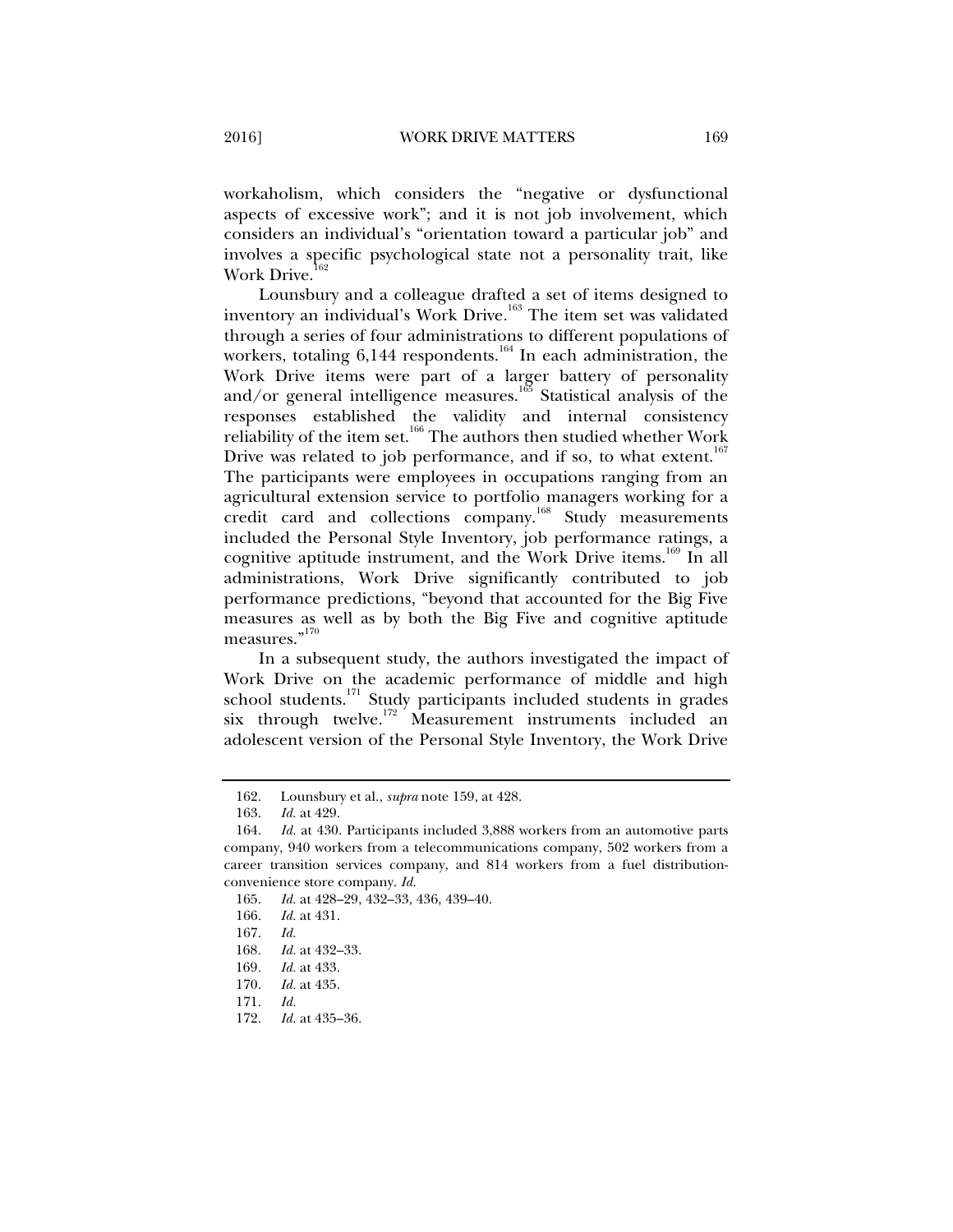items, which were modified for the academic context, and the students' cumulative GPA.<sup>173</sup> Regression analysis of the results revealed that Work Drive is "significantly related" to students' cumulated GPA and Work Drive "contributes incremental variance to the prediction of GPA beyond the Big Five personality measures."<sup>174</sup>

The authors then considered Work Drive's relationship to other cognitive, personality, and motivation measurements, including instruments that measure job satisfaction, work ethic, the protestant work ethic, work values, job involvement and workaholism.175 Participants included a mix of undergraduate students in psychology courses and employees working for a variety of employers, including convenience stores, utilities, career planners, and job candidates.176 Participants' responses indicated that "Work Drive was significantly and positively correlated" with work ethic, Protestant work ethic, central life interest—work, Type A personality, and Workaholism.<sup>177</sup> Interestingly, Work Drive was not significantly related to general intelligence or cognitive aptitude.<sup>178</sup> Collectively, the authors' studies support the criterionrelated validity of Work Drive and the incremental validity of Work Drive as a predictor of job performance and academic success, beyond the Big Five personality traits, cognitive aptitude, and the Big Five variables.<sup>179</sup>

In a follow-up article, Susan D. Ridgell and John W. Lounsbury considered the relationship between general intelligence, the Big Five personality traits, Work Drive, and a single course grade and student-reported cumulative GPA.<sup>180</sup> One hundred and forty students participated in an introductory psychology course where they received extra credit for their responses.<sup>181</sup> Results were consistent with earlier studies, showing that general intelligence and Work Drive were correlated with course grade and GPA.<sup>182</sup> As a

 180. Susan Ridgell & John Lounsbury, *Predicting Academic Success: General Intelligence, Big Five Personality Traits, and Work Drive*, 38 C. STUDENT J. 607 (2004).

181. *Id.* at 609.

 <sup>173.</sup> *Id.* at 435.

 <sup>174.</sup> *Id.* at 437.

 <sup>175.</sup> *Id.*

 <sup>176.</sup> *Id.* at 439.

 <sup>177.</sup> *Id.* at 440.

 <sup>178.</sup> *Id.*

 <sup>179.</sup> *Id.* at 447.

 <sup>182.</sup> *Id.* at 612.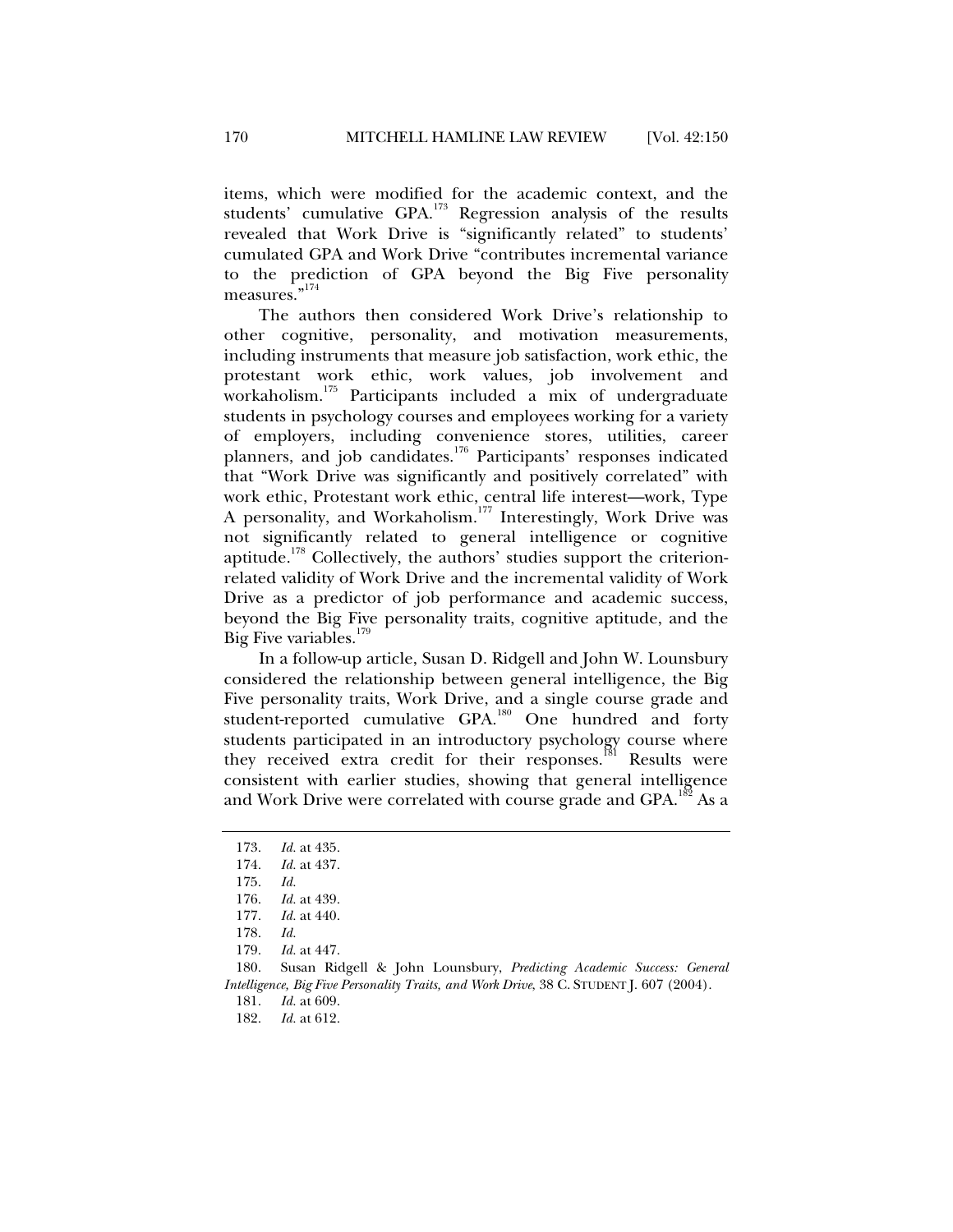single variable, Work Drive predicted academic success.<sup>183</sup> In addition, Work Drive added to the predictive value of general intelligence and the Big Five.<sup>184</sup> Controlling for general intelligence, Work Drive explained 7% of the variance in course grade; controlling for general intelligence and emotional stability (one of the Big Five that was correlated with academic success), Work Drive explained  $6\%$  of the variance in course grade.<sup>18</sup> Significantly, Work Drive accounted for 14% of the variance in GPA, controlling for general intelligence, and 13% of the variance in GPA when controlling for general intelligence and emotional stability.<sup>186</sup>

Other authors have assessed whether specific aspects of work ethic are correlated to academic success. For example, Sarath A. Nonis, and Gail I. Hudson tested four hypotheses: (1) the amount of time spent studying outside of class is related to academic performance; (2) the amount of time spent working while in school is related to academic performance; (3) the amount of time spent studying outside of class will positively impact the effect that ability has on academic performance; and (4) the amount of time spent studying outside of class will positively impact the effect that motivation has on academic performance.<sup>187</sup> Results supported only the third hypothesis.<sup>188</sup> The amount of time spent outside of class studying or working and students' motivation were not correlated

 187. Sarath A. Nonis & Gail I. Hudson, *Academic Performance of College Students: Influence of Time Spent Studying and Working*, 81 J. EDUC. FOR BUS. 151, 152–53 (2006).

 <sup>183.</sup> *Id.* 

 <sup>184.</sup> *Id.*

 <sup>185.</sup> *Id.*

 <sup>186.</sup> *Id. See* John W. Lounsbury et al., *An Investigation of Character Strengths in Relation to the Academic Success of College Students*, 7 INDIVIDUAL DIFFERENCES RES. 52, 52–60 (2009) (noting that academic success among undergraduate students is correlated to sixteen of the twenty-four values in action that define character strengths with the most prominent being persistence); s*ee also* Richard Griffin, Angie MacKewn, Ernest Moser & K. W. VanVuren, *Learning Skills and Motivation: Correlates to Superior Academic Performance*, 5 BUS. EDUC. & ACCREDITATION 53, 58–60 (2013) (noting that academic success is correlated to motivation but does not explain or predict motivation among undergraduate students as measured by the Learning and Studies Strategies Inventory (LASSI)). *But see* Schmidt, *supra* note 1 (finding that law students' responses to the LASSI do not reflect any correlation between motivation and academic performance).

 <sup>188.</sup> *Id.* at 155.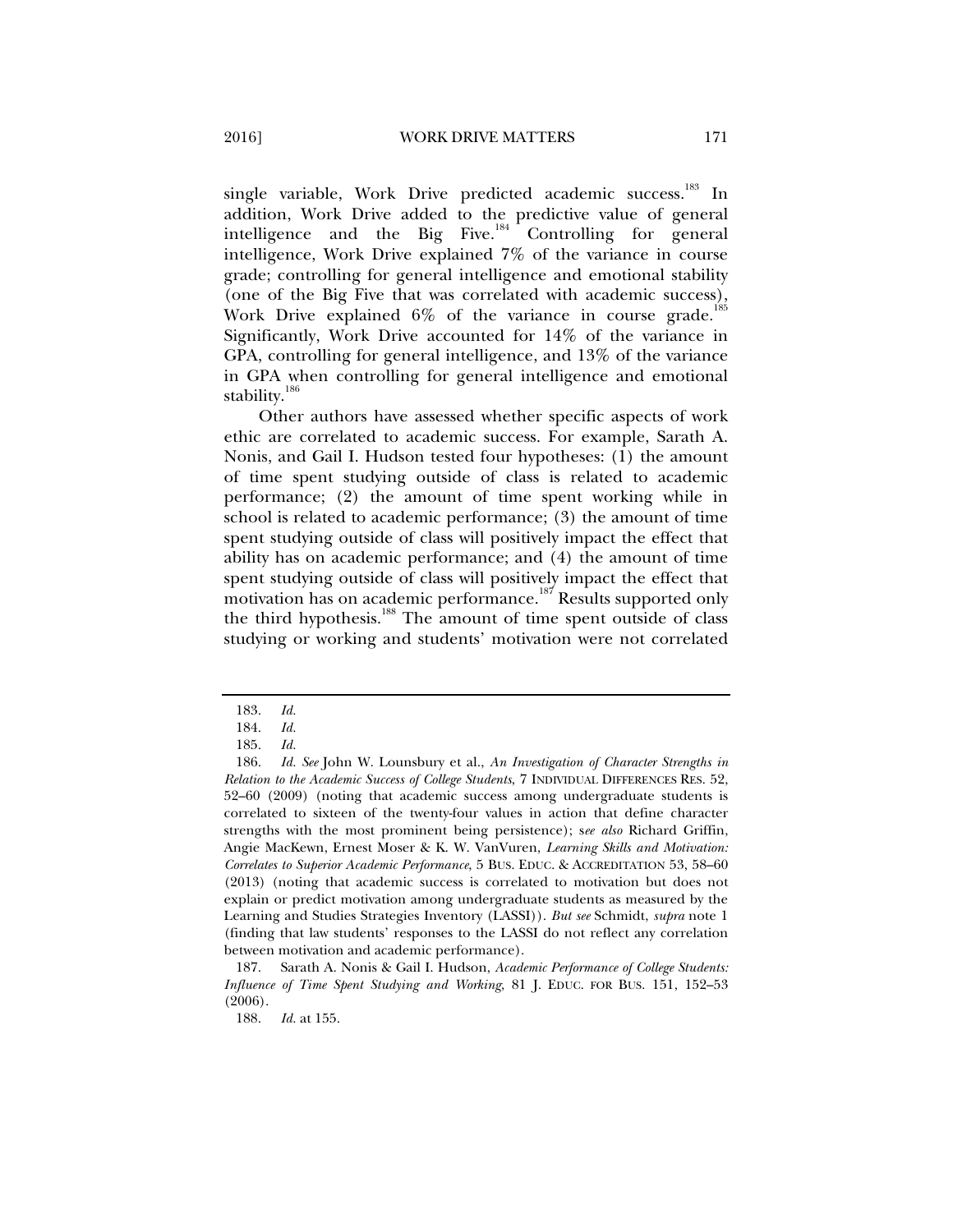with academic performance.<sup>189</sup> Time spent studying outside of class was only related to academic performance when it was considered in conjunction with students' aptitude for study.<sup>190</sup> Specifically, the study revealed that students who had high ACT scores and who spent more time studying outside of class performed better in their courses.191 Participants were 264 students enrolled in a variety of business courses.<sup>192</sup> Measurement tools included the students' ACT scores, semester GPA, a motivation scale, and student reported journals of time spent studying and working outside of class.<sup>193</sup> The study suggests that academic performance is not a product of ability alone; instead, ability and time spent outside of class contribute to success.<sup>194</sup>

Darrell W. Guillaume and Crist Simon Khachikian also considered the impact of time spent studying on academic performance.<sup>195</sup> The authors found that students' time on task was not correlated to course grade or overall GPA.<sup>196</sup> Participants were 231 civil and mechanical engineering students surveyed four times during a semester of undergraduate engineering course work.<sup>197</sup> In addition to asking about the time students spent preparing for class, the surveys also asked students to predict their course grades.<sup>198</sup> Results indicated a weak correlation between students' week 1 predicted grade and their final grade.<sup>199</sup> The correlations strengthened significantly over the course of the semester. $200$ Surveys also revealed that students believed that if they spent more time with course material, they would achieve a higher grade.<sup>201</sup> In light of the data, the authors theorized trends that occurred among

 <sup>189.</sup> *Id.*

 <sup>190.</sup> *Id.*

 <sup>191.</sup> *Id.*

 <sup>192.</sup> *Id.* at 153.

 <sup>193.</sup> *Id.*

 <sup>194.</sup> *Id.* at 156.

 <sup>195.</sup> Darrell W. Guillaume & Crist Simon Khachikian, *The Effect of Time–on– Task on Student Grades and Grade Expectations*, 36 ASSESSMENT & EVALUATION IN HIGHER EDUC. 251 (2011).

 <sup>196.</sup> *Id.* at 257.

 <sup>197.</sup> *Id.* at 252–53.

 <sup>198.</sup> *Id.* at 253.

 <sup>199.</sup> *Id.* at 254.

 <sup>200.</sup> *Id.* at 255.

 <sup>201.</sup> *Id.* at 256.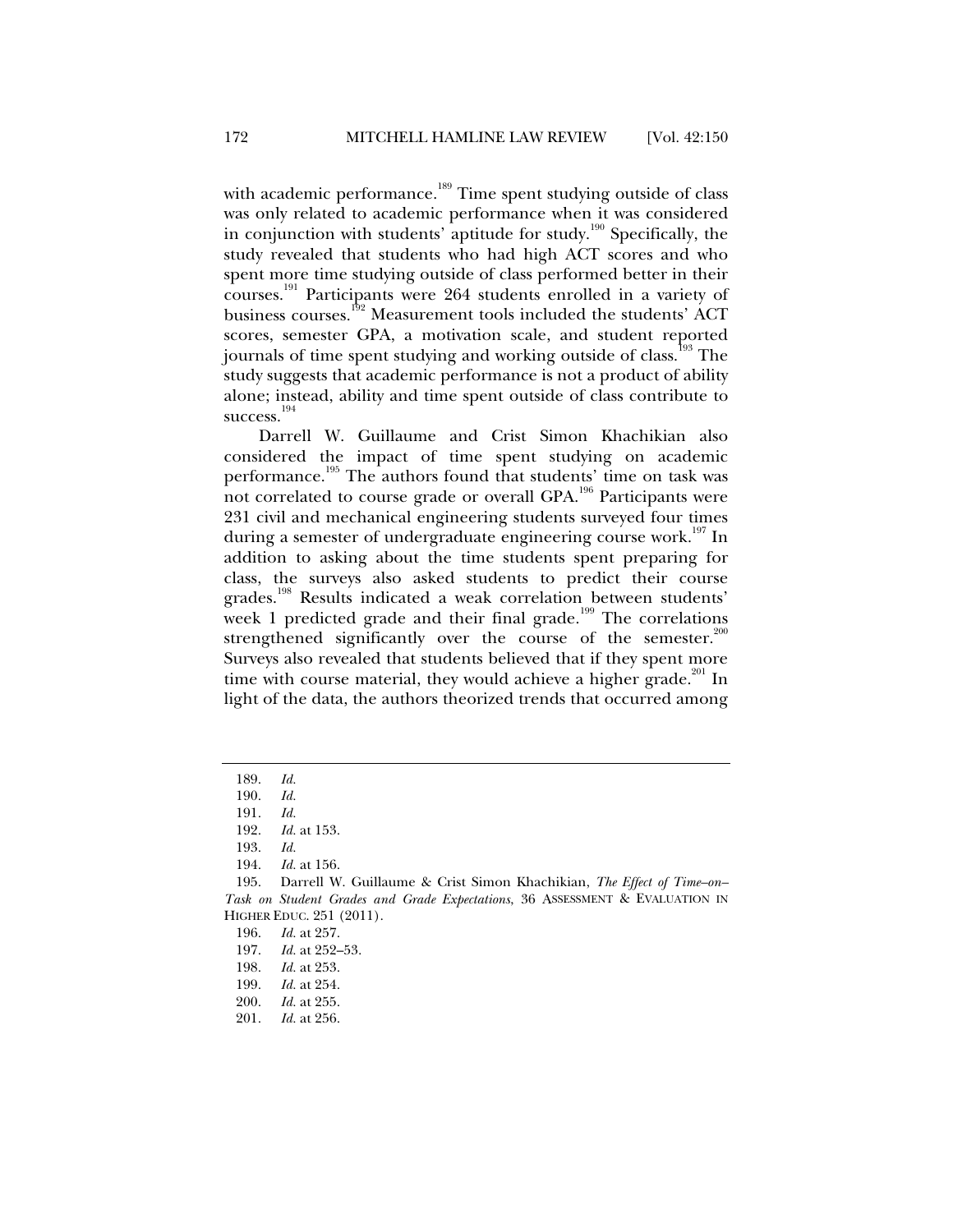the students during the course of a semester.<sup>202</sup> They noted that all students devoted substantially the same amount of time to the course in the first week.<sup>203</sup> As time passed and the students learned the material, outside pressures began to impinge upon their studies, and by week three, all students reduced the amount of time they spent with the course.<sup>204</sup> Higher performing students appeared to optimize the time they spent preparing for class and remained consistent with that amount of time through the remainder of the semester.<sup>205</sup> Following the week three reduction in time, "B" students actually increased the time they spent throughout the semester preparing for class.<sup>206</sup> "C" students, alternatively, continued decreasing the amount of time that they spent preparing for class. $207$ 

The research findings described above have accomplished much. First, they have more precisely refined work ethic and they have added a new conceptualization of work-related preferences to the conversation—that Work Drive as a personality trait. In addition, the findings reveal undergraduate students' work-related preferences powerfully impact academic performance. These findings are especially prominent when assessed through the Work Drive inventory. General assessments of students' motivation and more narrow time-on-task surveys, however, show no such impact. These findings set up the next portion of the paper—whether law students' work-related preferences have any impact on their academic performance.

#### IV. LAW STUDENTS' WORK-RELATED PREFERENCES

The current study was conducted at a private law school in the southeastern United States during spring 2014. In light of the findings of previous studies, the current study hypotheses included: (1) students' work-related preferences are correlated to academic performance; (2) students' work-related preferences explain and predict students' academic performance; (3) students work-related

202. *Id.* at 259.

 <sup>203.</sup> *Id.*

 <sup>204.</sup> *Id.*

 <sup>205.</sup> *Id.* at 260.

 <sup>206.</sup> *Id.*

 <sup>207.</sup> *Id.*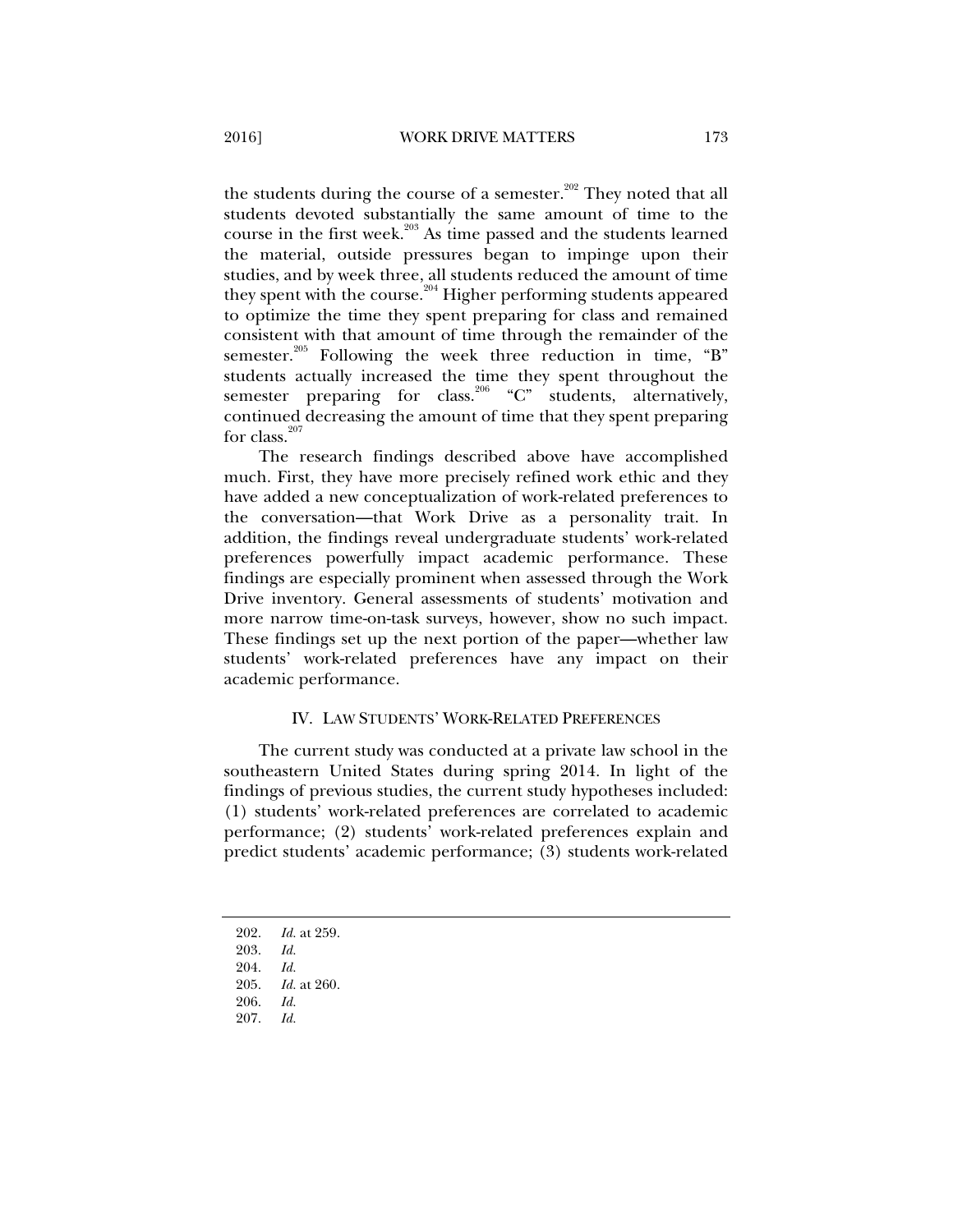preferences are correlated to first time bar passage; and (4) students' work-related preferences explain and predict bar passage.

Enrolled students and December 2013 graduates received an e-mail from the law school's Academic Success Program, inviting the students and graduates to participate in an academic success study. Nothing in the e-mail suggested that the study involved an assessment of the individuals' work ethic. The e-mail included a link to a survey, which students were asked to complete. Approximately 924 students received the e-mail, including 70 students who graduated in December 2013, 652 full-time students, and 202 part-time students. Two-hundred and fifteen responses to the e-mail were complete and formed the data for the study, providing a response rate of approximately 23%.

The survey the students received included items from the MWEP short form and the Work Drive inventory. These items were chosen because both instruments have been validated and used in the context of academics. Thirty-seven items comprised the survey; the first twenty-eight questions were the MWEP short form and the remaining nine questions were the Work Drive items.<sup>208</sup> A copy of the survey is available at Appendix A. The text of several items was modified slightly to make them appropriate for law students.<sup>209</sup> Respondents' rated the items on a five-point, Likert-type scale and point values were assigned to each scale category as follows: Strongly Agree = 5pts; Agree = 4pts; Neither Agree nor Disagree = 3pts; Disagree = 2pts; Strongly Disagree = 1pt. For each respondent, the following data was generated: (1) values for each of the seven MWEP dimensions; (2) a combined MWEP profile score; (3) the

 <sup>208.</sup> The author received permission from Professors David J. Woehr and John W. Lounsbury to use the MWEP and Work Drive inventories. Professors Woehr & Lounsbury recommended combining the inventories into one instrument, suggesting that doing so would provide a more robust assessment of the work-ethic construct.

 <sup>209.</sup> For example, item 4 on the Work Drive inventory stated: "I like to do more than my teachers require in class." That item was modified in the current instrument as follows: "I like to do more than my professors require in class." Three items on the MWEP short form were modified to improve readability. For example, MWEP item 1 read "It is important to stay busy at work and not waste time." That item was modified to read "One should stay busy and not waste time." Similarly, MWEP item 23 stated "It is important to treat others as you would like to be treated." That item was modified to read "You should treat others as you would like to be treated."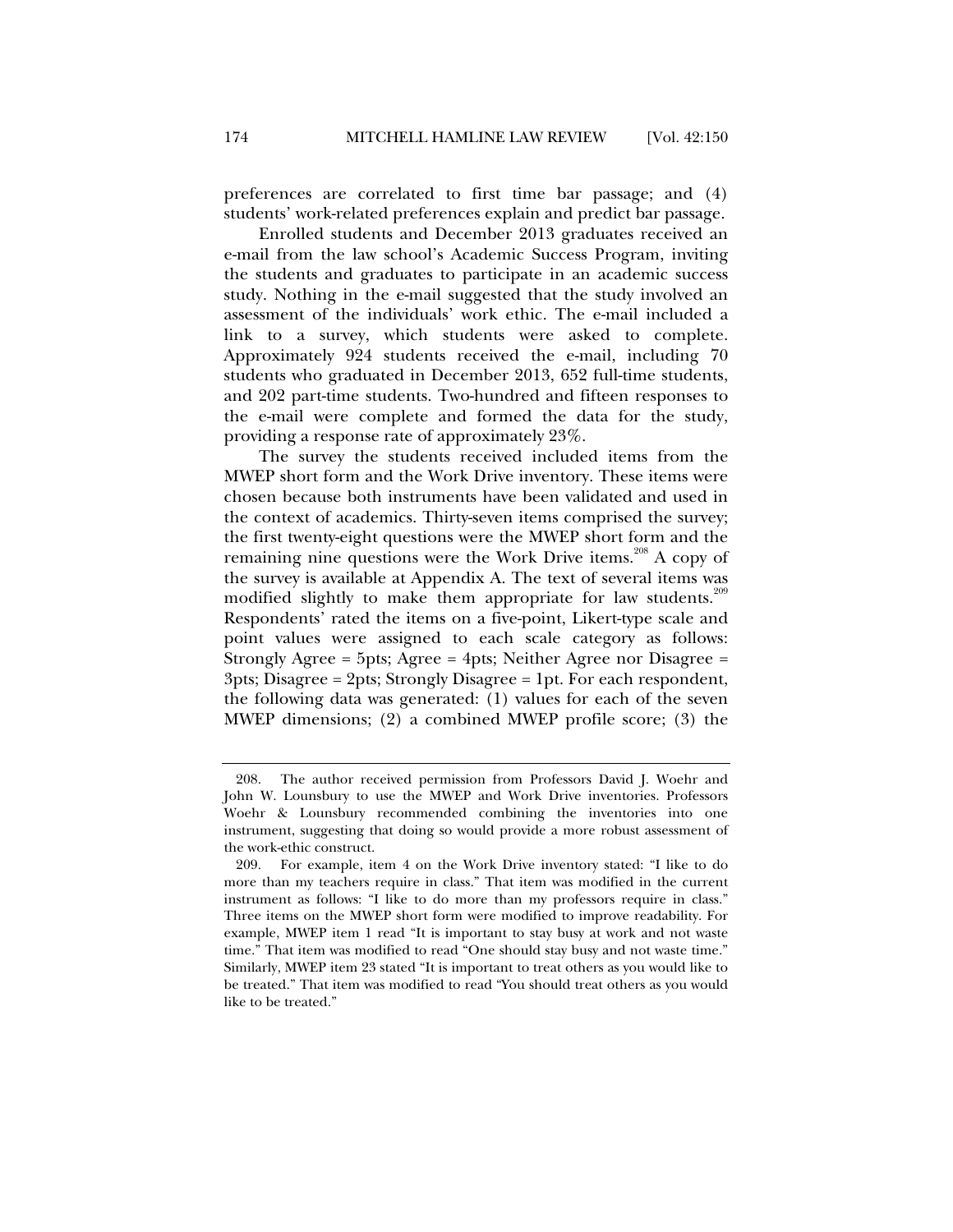sum of the Work Drive items; and (4) a composite score, which included all MWEP and Work Drive values.

Official student records provided other variables, which included each student's: age, gender, ethnicity, highest Law School Admissions Test (LSAT) score, undergraduate grade point average (UGPA), and thirty-hour law school grade point average (30 Hour LGPA). If the student graduated, data also included the student's final law grade point average (Final LGPA) and if the student took a bar exam, whether the student passed the exam on the student's first attempt.

Respondents' gender, ethnicity, and mean high LSAT, UGPA and 30 Hour LGPA are reported on Table 1 alongside similar data from the Fall 2014 entering class as reported on the school's mandatory ABA Standard 509 Disclosure.

| <b>TABLE 1: DESCRIPTIVE ATTRIBUTES OF RESPONDENTS AND</b>      |                            |                                                                 |  |  |  |  |  |  |
|----------------------------------------------------------------|----------------------------|-----------------------------------------------------------------|--|--|--|--|--|--|
| <b>CORRESPONDING ATTRIBUTES AMONG FALL 2014 ENTERING CLASS</b> |                            |                                                                 |  |  |  |  |  |  |
| Variable                                                       | <b>Respondents</b>         | <b>ABA Standard 509 Disclosure Information</b><br>for 2014-2015 |  |  |  |  |  |  |
| Gender                                                         | 72.6% Female               | 49.8% Female                                                    |  |  |  |  |  |  |
| Ethnicity                                                      | 75% White, not<br>Hispanic | 70.6% White, not Hispanic                                       |  |  |  |  |  |  |
| High LSAT                                                      | 154.36                     | 155                                                             |  |  |  |  |  |  |
| <b>UGPA</b>                                                    | 3.398                      | 3.25                                                            |  |  |  |  |  |  |
| 30 Hour<br><b>LGPA</b>                                         | 3.075                      | 2.9–3.1 (Range of mandatory mean for 30)<br>Hour LGPA)          |  |  |  |  |  |  |

Respondents' scores on the MWEP and Work Drive Inventory appear below, on Table 2.

| TABLE 2: RESPONDENTS' SCORES ON THE MWEP (COMBINED<br>AND BY SUBSECTION) AND THE WORK DRIVE INVENTORY |        |                           |         |  |  |  |  |
|-------------------------------------------------------------------------------------------------------|--------|---------------------------|---------|--|--|--|--|
| Inventory                                                                                             | Mean   | <b>Standard Deviation</b> | Range   |  |  |  |  |
| <b>MWEP</b> Combined                                                                                  | 108.89 | 9.616                     | 83, 137 |  |  |  |  |
| <b>MWEP</b> Self reliance                                                                             | 14.86  | 3.079                     | 6, 20   |  |  |  |  |
| MWEP Morality/ethics                                                                                  | 18.45  | 1.543                     | 14, 20  |  |  |  |  |
| <b>MWEP</b> Leisure                                                                                   | 14.17  | 2.557                     | 7, 20   |  |  |  |  |
| <b>MWEP Centrality of work</b>                                                                        | 16.72  | 2.089                     | 11, 20  |  |  |  |  |
| MWEP Hard work                                                                                        | 15.85  | 2.935                     | 7, 20   |  |  |  |  |
| <b>MWEP</b> Wasted time                                                                               | 15.90  | 2.320                     | 7, 20   |  |  |  |  |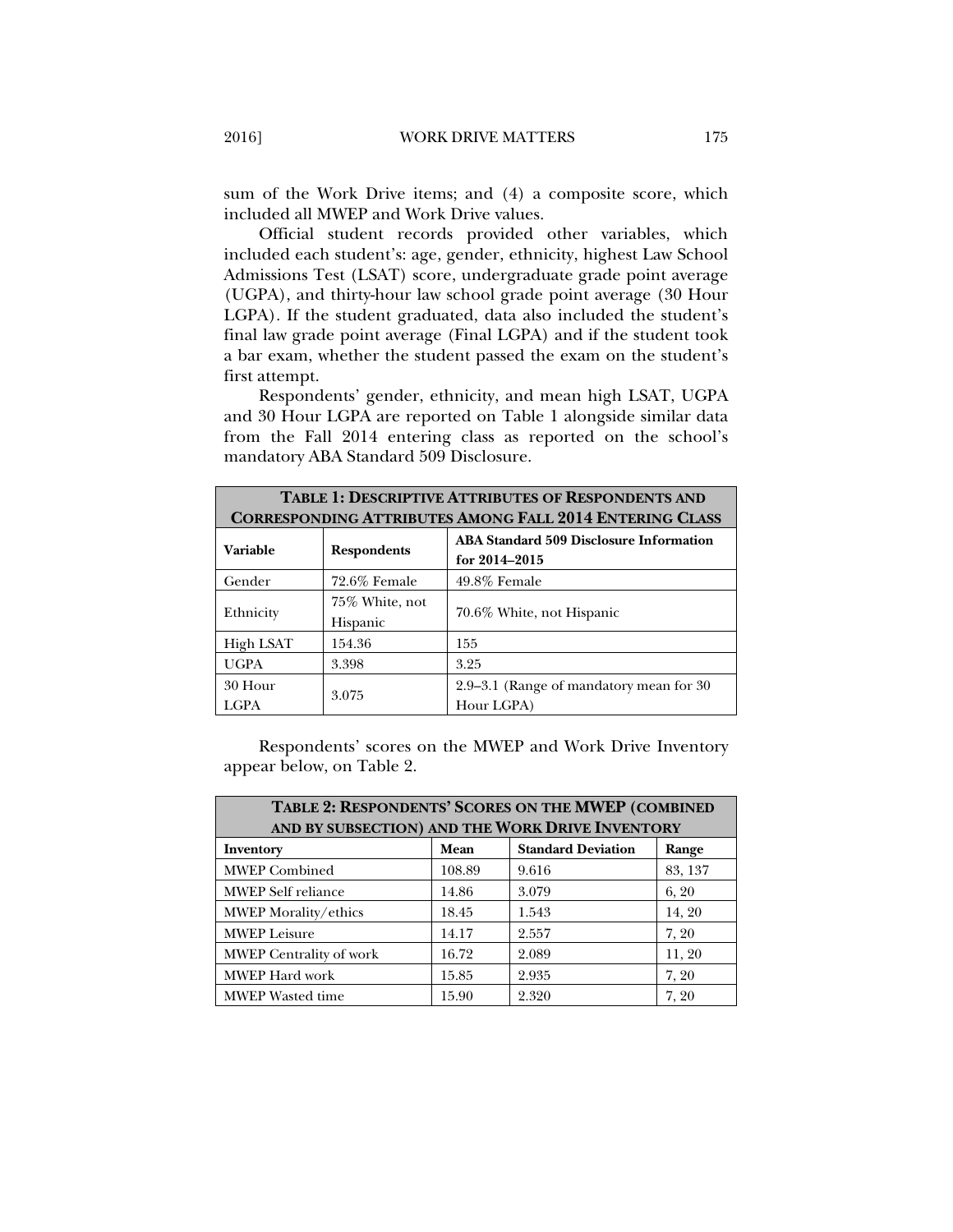| MWEP Delay of Gratification | 12.81 | 2.916                | 20<br>6. |
|-----------------------------|-------|----------------------|----------|
| <b>Work Drive</b>           | 30.75 | 5798<br>$J: I \to J$ | 44       |

A statistical analysis was conducted on the data. Response variables included students' 30 Hour LGPA, Final LGPA, and firsttime bar passage. All other variables were treated as explanatory. Too few respondents had graduated law school and taken a bar exam to provide any meaningful inference regarding final LGPA and first-time bar passage as response variables. A statistically significant correlation (0.3105) arose between students' Work Drive score and students' 30 Hour LGPA.<sup>210</sup> Other statistically significant correlations included 30 Hour LGPA and High LSAT (0.3034) and 30 Hour LGPA and students' UGPA (0.2017). The MWEP total score was not correlated to students' 30 Hour LGPA, nor was any single dimension of the MWEP. Further, no other variable, including age, gender, and ethnicity was correlated to students 30 Hour LGPA. The correlation between Work Drive and 30 Hour LGPA supported the first hypothesis.

In light of the correlation between students Work Drive, High LSAT, UGPA, and 30 Hour LGPA, a regression analysis was performed. Regressing Work Drive, High LSAT, and UGPA, revealed that the variables explained 26.99% of the variance in students' 30 Hour LGPAs. Put another way, we can predict a students' 30 Hour GPA approximately 27% of the time, when we know the students' Work Drive, High LSAT and UGPA. When High LSAT and UGPA were regressed in the absence of students' Work Drive score, the variables explained only 18% of the variance in 30 Hour LGPA. Thus, Work Drive matters.

In response to the study hypotheses, the results partially supported the first two: (1) students' work-related preferences (as expressed as Work Drive) are correlated to academic performance; and (2) students' work-related preferences (as expressed as Work Drive) explain and predict students' academic performance. Unfortunately, the data sample was not sufficient to address hypotheses (3) and (4), which focused on the relationship between work-related preferences and final LGPA and first-time bar passage.

 <sup>210.</sup> The data also revealed statistically significant correlations between Work Drive and several of the MWEP dimensions and the total MWEP score. Statistically significant MWEP dimensions included: Centrality of Work (0.3478); Delay of Gratification (0.2011); Hard Work (0.2995); Leisure (0.2144); Wasted Time (0.4846). Work Drive's correlation to the total MWEP was 0.3764.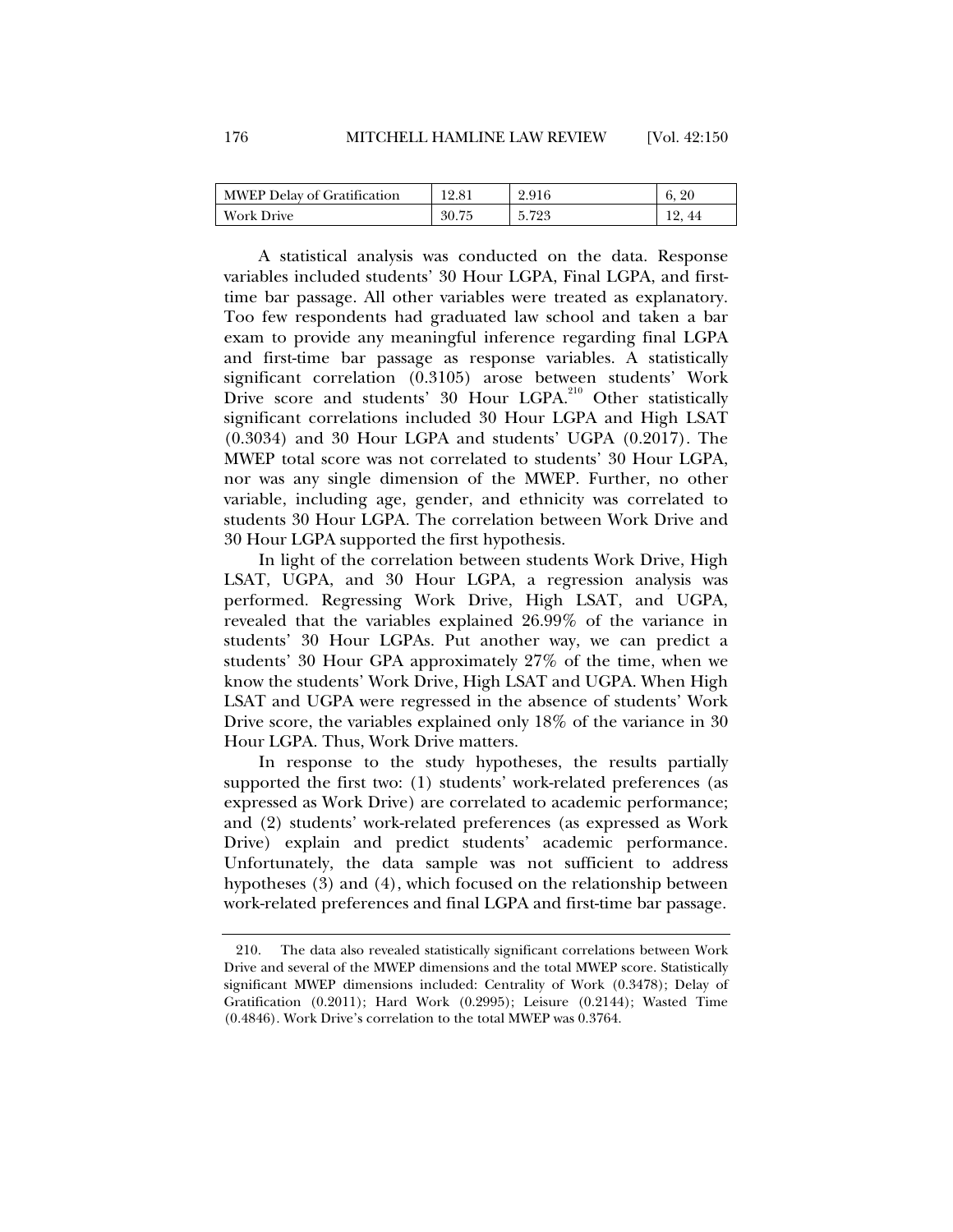The absence of any statistically significant relationship between any dimension of the MWEP or the MWEP total score and students' 30 Hour LGPA is curious, especially in light of the significant correlation between Work Drive and 30 Hour LGPA and the similarities between the MWEP and Work Drive. The findings here, however, are consistent with the studies cited above—MWEP has not been found to be correlated with academic performance, whereas Work Drive has.

Several explanations for the difference in correlation are possible. First, while both instruments measure an individual's preferences around work, Work Drive treats those preferences as a personality trait, seeking to assess an individual's "characteristic behavior at work and general orientation toward work, $"$ <sup>211</sup> whereas the MWEP treats those preferences more generally as a set of "attitudes and beliefs about work and work-related activity."<sup>212</sup> As noted above, other personality traits have been linked to academic performance.<sup>213</sup> A personality trait is an expression of an individual's default or preferred way of interacting with the world, where an ethic is a broader construct, representing a system of attitudes and beliefs. Perhaps the nature of work ethic, as assessed in the MWEP, is too diffuse and too general to be correlated to a specific outcome, such as academic performance in law school. Another possibility is that the sample size here, 215 students at various stages of their law school careers, was too small to adequately express a relationship between the MWEP and academic performance. Yet another explanation is related to the inventory itself. Rather than mixing the Work Drive items among the MWEP items, the twenty-eight MWEP items were presented first, followed by the nine items making up the Work Drive inventory. Had the Work Drive items been mixed among the MWEP or presented first, perhaps the results would have been different. The disparity in statistical significance between the MWEP and Work Drive revealed here suggests that additional research on this topic is necessary.

 <sup>211.</sup> Lounsbury et al., *supra* note 159, at 428–29.

 <sup>212.</sup> Miller et al., *supra* note 6, at 455.

 <sup>213.</sup> *See* Lounsbury et al., *supra* note 154, at 1235 (linking the Big Five Traits to academic performance); Ridgell & Lounsbury, *supra* note 180, at 612 (finding that emotional stability was linked to academic performance).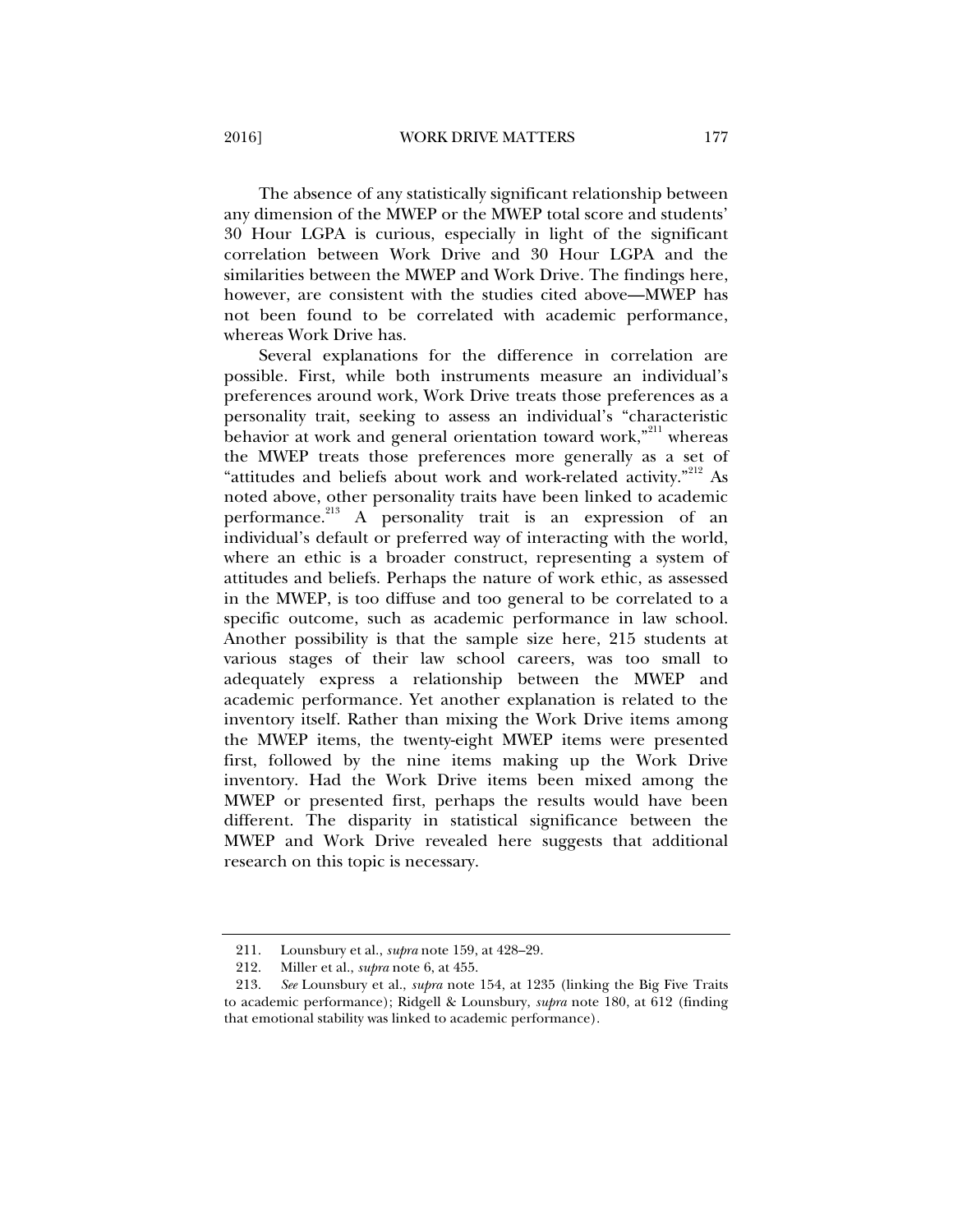#### V. IMPACT OF THE STUDY'S RESULTS

This study's results will impact current and future law students and the course of future research in this area. As to current students, the results have the potential to enhance the academic performance among two groups—those just beginning law school and those seeking to improve their academic performance.

To the extent that students' understanding of their capacity for academic success in law school is driven by how their LSAT and UGPA performances compare to the rest of their class, these results offer another predictive variable—students' Work Drive. Informing students during new student orientation or during their first semester that their schoolwork-related preferences and behaviors can impact their academic performance may incentivize the students to invest themselves more fully and effectively in their work. Messaging should emphasize that time-on-task alone is not sufficient; instead, what matters is students' approach to their work and the extent to which they prioritize it over other aspects of their lives. Regarding specific schoolwork related behaviors, Schmidt's and Enquists' research suggests that schools should instruct students on efficient and effective reading, note taking, and outlining strategies.<sup>214</sup> Enquists' work further suggests that providing students with strategies to overcome procrastination, distraction, and scapegoating may enable them to enhance their academic performance.<sup>1</sup> And Hill's work suggests that law schools should generate means to assess the extent to which students are investing themselves into their work. $^{216}$  Simply having conversations with students about the significance of their work-related behaviors, giving expression to the behaviors through context and vocabulary, would be helpful, especially in light of students' intrinsic need for autonomy and autonomy support.<sup>217</sup> When students learn that they,

 <sup>214.</sup> *See* Schmidt, *supra* note 1 (finding that while motivation is not correlated to academic success, specific study behaviors, such as distinguishing salient information from other information and spending time constructing course outlines is correlated to academic success); Enquist, *supra* note 4 (identifying study behaviors correlated to success in students' legal writing coursework).

 <sup>215.</sup> *See* Enquist, *supra* note 4 (noting that these behaviors were negatively correlated with academic success in students' legal writing course).

 <sup>216.</sup> *See* Hill, *supra* note 2 (discussing the need for law students to take greater responsibility for assessing their own learning).

 <sup>217.</sup> Lawrence S. Krieger & Kennon M. Sheldon, Ph.D., *What Makes Lawyers Happy?: A Data–Driven Prescription to Redefine Professional Success*, 83 GEO. WASH. L.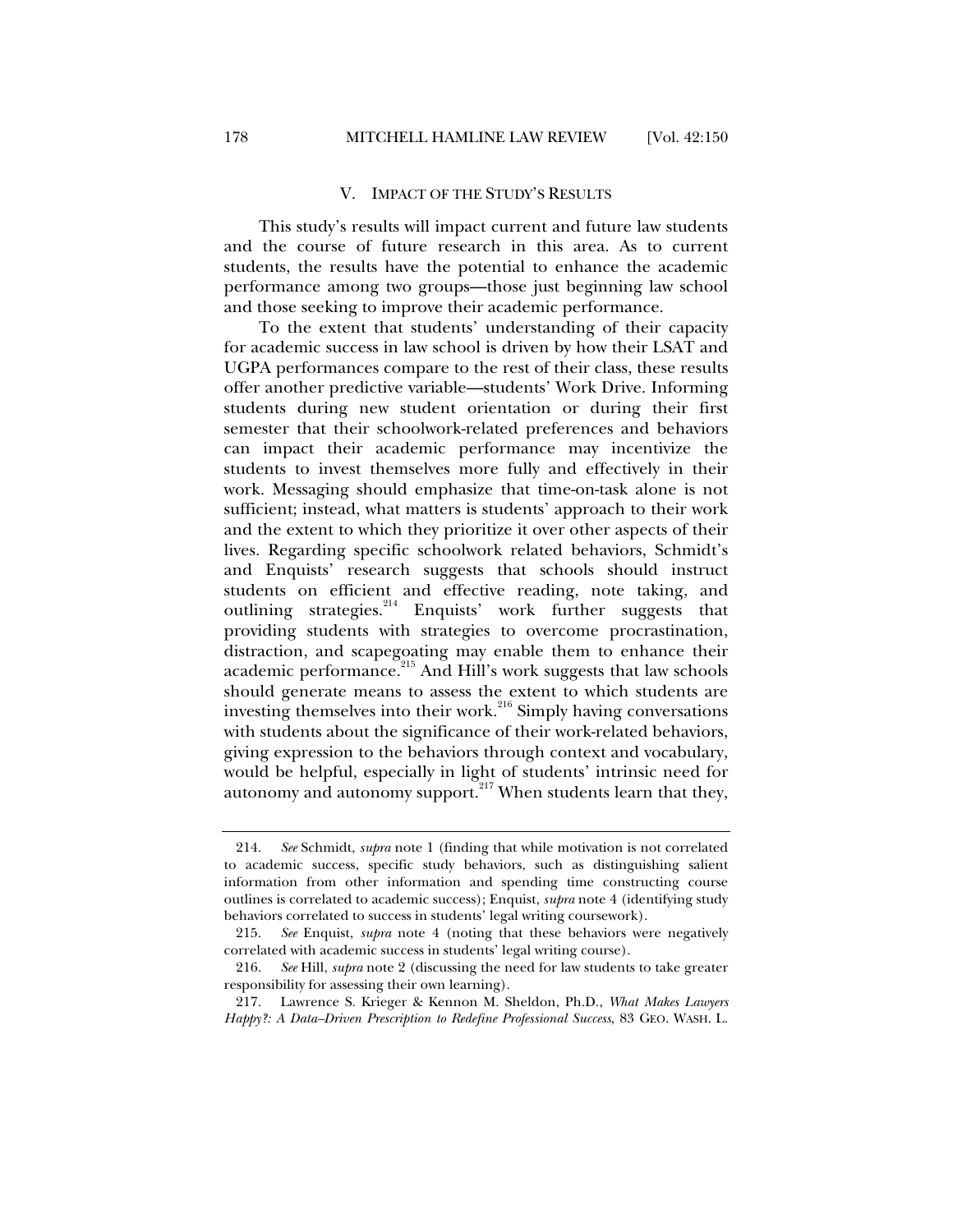and not their professors or their classmates, have a great deal of control over their academic performance, they will be more likely to accomplish their personal best.

Among those students who have received feedback on their law school academic performance and seek to improve it, these study results can incentivize students to refine their Work Drive. While personality traits are generally thought to be static, research shows that the traits are changeable.<sup>218</sup> Scholars have prescribed a three-part framework for refining a personality trait. First, the individual must consider the refined trait-related behavior as a desirable end.<sup>219</sup> Second, the individual must believe that the changes in trait-related behavior are feasible and that the individual is capable of doing them.<sup>220</sup> And third, the individual must repeatedly engage in the behaviors so that they become habitual.<sup>221</sup>

The framework can be utilized in the law school context through individual student conferences. When a student initiates contact with a professor, seeking to improve the student's academic performance, the professor can respond by asking the student to complete a study skills self-assessment prior to the meeting. The assessment should include reflective questions on a number of topics associated with study skills, such as critical reading, critical thinking, legal synthesis, and the extent to which the student has engaged in application exercises with the substantive material. In addition, the professor can include questions that ask the student to consider the student's work-related preferences; more specifically, the professor can include items from the Work-Drive inventory. Once the student has completed the assessment, the professor can meet with the student and discuss the student's responses. Data from studies such as this may persuade the student that changes to the student's Work Drive are a desirable end, and

REV. 554 (2015).

 <sup>218.</sup> Marie Hennecke et al., *A Three–Part Framework for Self–Regulated Personality Development Across Adulthood*, 28 EUR. J. PERSONALITY 289, 291 (2014).

 <sup>219.</sup> *See id*. at 290.

 <sup>220.</sup> *See id.* at 291. The authors characterize the first two portions of the framework as value and expectancy, such that the individual must sufficiently value the trait-related behavior and end goal and the individual must expect that the individual can successfully engage in the behavior. *Id.* at 290–91.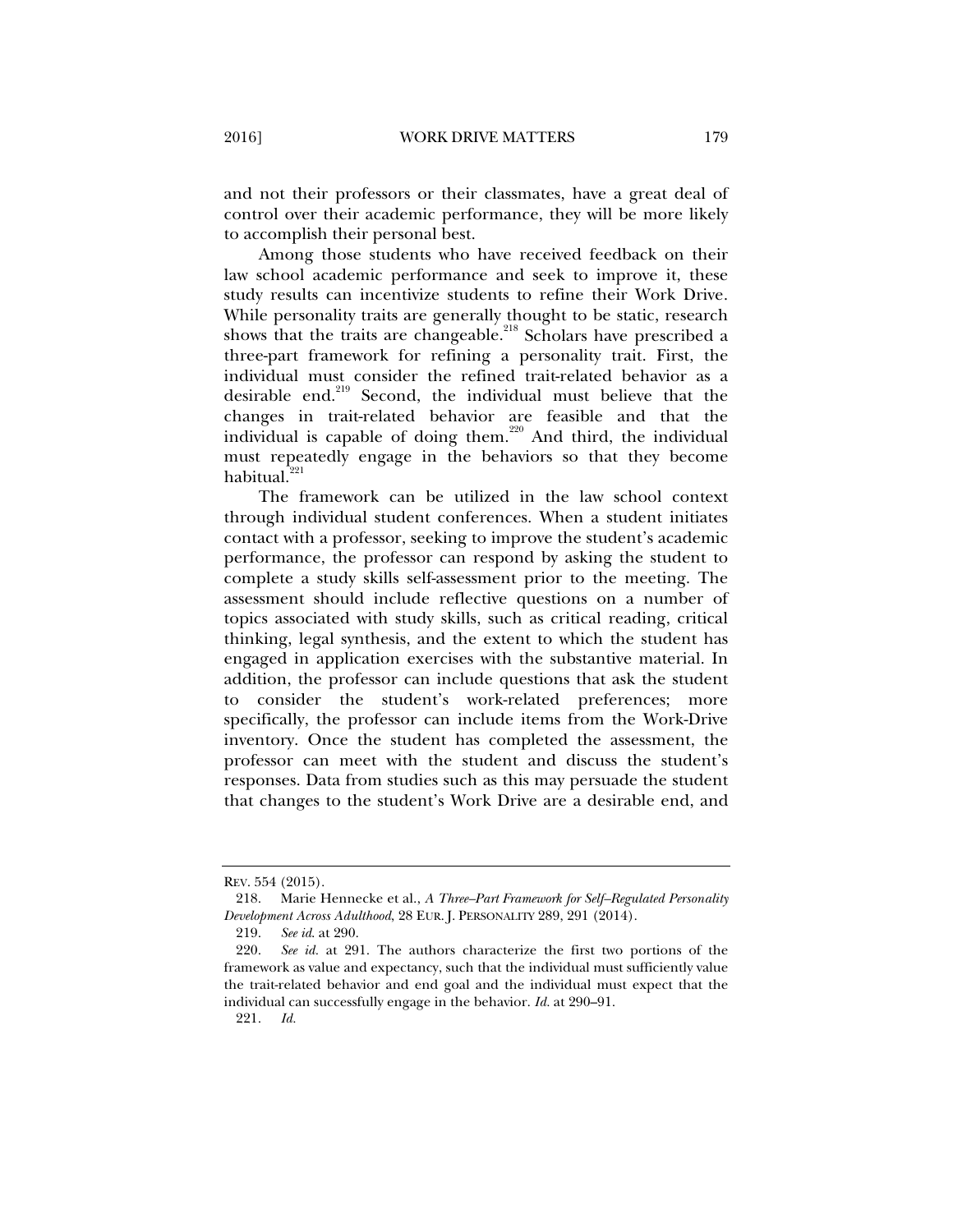thus the behaviors associated with an enhanced Work Drive are worthy his attention.

To help the student believe that changes to the student's Work Drive are feasible and that the student is capable of achieving the changes, the professor can draw the student's attention to the student's previous academic success as an undergraduate or the student's previous employment successes and discuss the student's Work Drive preferences in those settings. Sharing anecdotal evidence from the professor's work with other students may also be helpful.

Assuming the student accepts that the student can revise the student's work drive and is willing to revise his or her approach to academics, the conversation should turn to how the student can express a revised Work Drive in the approach the student takes to law study, resulting in an action plan that identifies concrete tasks. Having established an action plan, next, the student must execute the plan. The plan should include accountability and follow-up measures to ensure the student is making progress and that the revised behaviors become habit. Research findings prescribe no precise timeframe for habituation. In the law school context, engaging in the behaviors long enough to establish, through formative and summative evaluations, the impact of the behaviors on academic performance is necessary.

In addition to providing support to individual students who seek to enhance their academic performance, law schools can communicate the Work-Drive refining framework to groups of students, especially after the students have received first-semester grades, and can offer to partner with individual students, assisting them as they formulate and execute action plans designed to enhance their Work Drive. One vehicle the author has used to communicate this message is an exam-review memo that the author has provided to students, just after the release of grades. Regardless of the medium for delivering the framework, law schools should be aware of the obstacles that students may have to overcome to refine their Work Drive. A nonexclusive list of these obstacles includes the extent to which students: (1) view their current Work Drive as desirable and sufficient; (2) attribute their poor academic performance to external causes, such as the professor's teaching style or the assessment structure, rather than their own Work Drive; (3) prefer the comfort and security of their current Work Drive and the consequences of it to the results that may flow from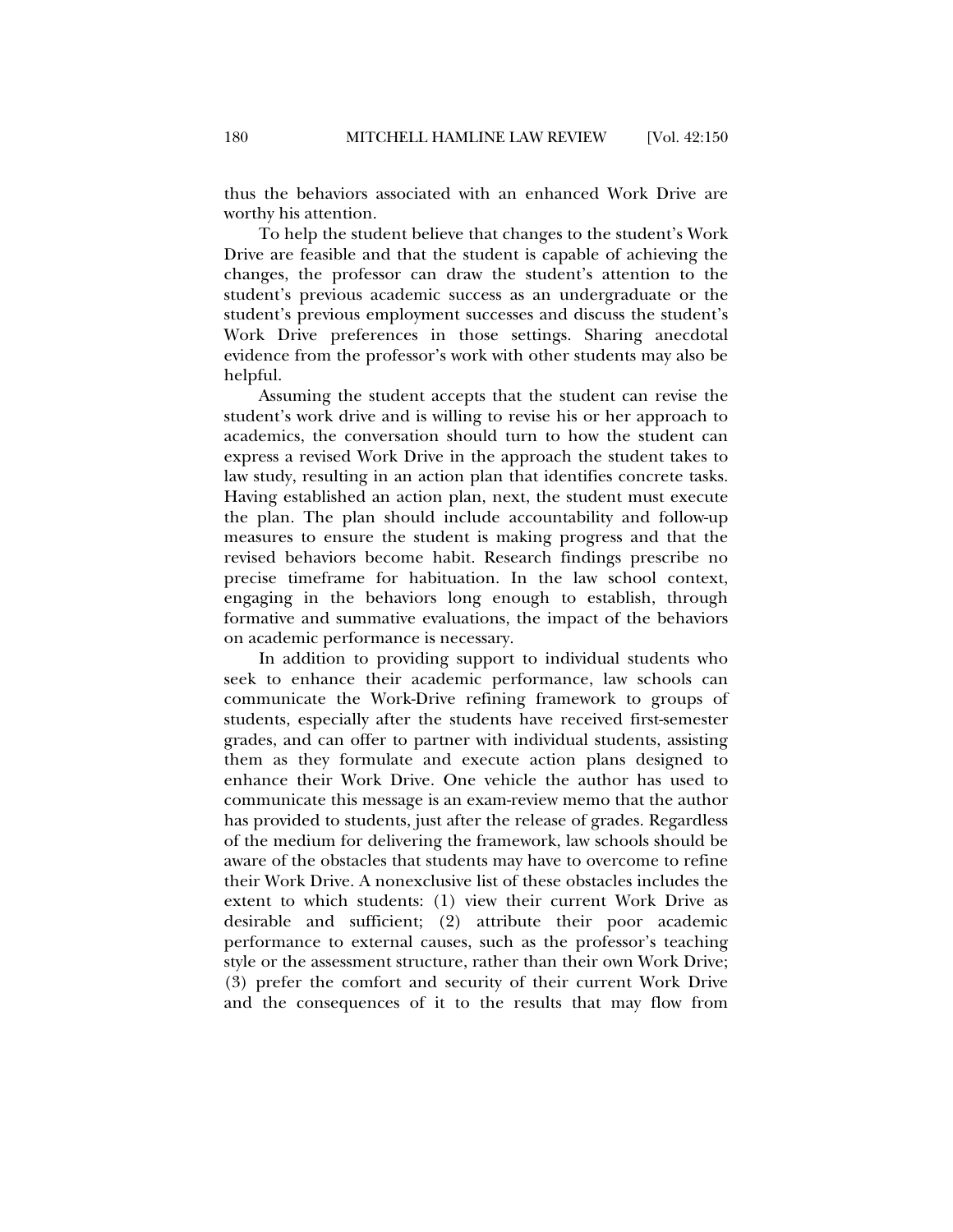changes in their behavior, such as the risk of performing worse or the increased demands and expectations of performing better; and (4) appreciate that refining Work Drive is effortful, requiring a level of self-control that may become depleted and increased energy and time that the student may not have.<sup>222</sup>

This study's finding that Work Drive enhances the predictive power of the LSAT and UGPA on students' first-year law school grades triggers the issue of whether to consider an individual's Work Drive in law school admission decisions. For example, a law school might choose to include Work-Drive related items in its application materials. Arguably, upon review of an applicant's file, the school would have a more complete picture of the applicant's capacity for success in its program. The author cautions against such a widespread pre-matriculation use of the Work Drive inventory. The inventory is a self-reported survey; if applicants see the items among admissions materials, the applicants may be incentivized to respond to the items with aspirational preferences, rather than the applicants' actual preferences. Instead, to the extent that an admissions committee is looking at applicants on the margin, for example, those on a waitlist, reviewing the applicants' resume and personal statement for Work Drive traits may be helpful. The extent to which the applicant, on her own accord, has indicated a strong Work Drive may suggest that the applicant has greater capacity for academic success than her peers.

In addition to directly impacting current and future law students, the results have sparked the need for additional study. First, as the survey respondents graduate from law school and take the bar exam, the impact of the respondents' Work Drive on final law grade point average and first time bar passage should be assessed to determine whether Work Drive retains its predictive value with those outcomes. The Law School Survey of Student Engagement (LSSSE) is another source of information that could be drawn upon to provide a fuller picture of students' work ethic/drive. The survey includes questions regarding students' interactions with professors, the time students spend reading and preparing for class, and students' participation in co-curricular and pro bono experiences.<sup>223</sup>

 <sup>222.</sup> *See id.* at 294.

 <sup>223.</sup> *Law School Survey of Student Engagement*, LSSE (2015), http://lssse.indiana .edu/pdf/lssse15\_online\_survey.pdf.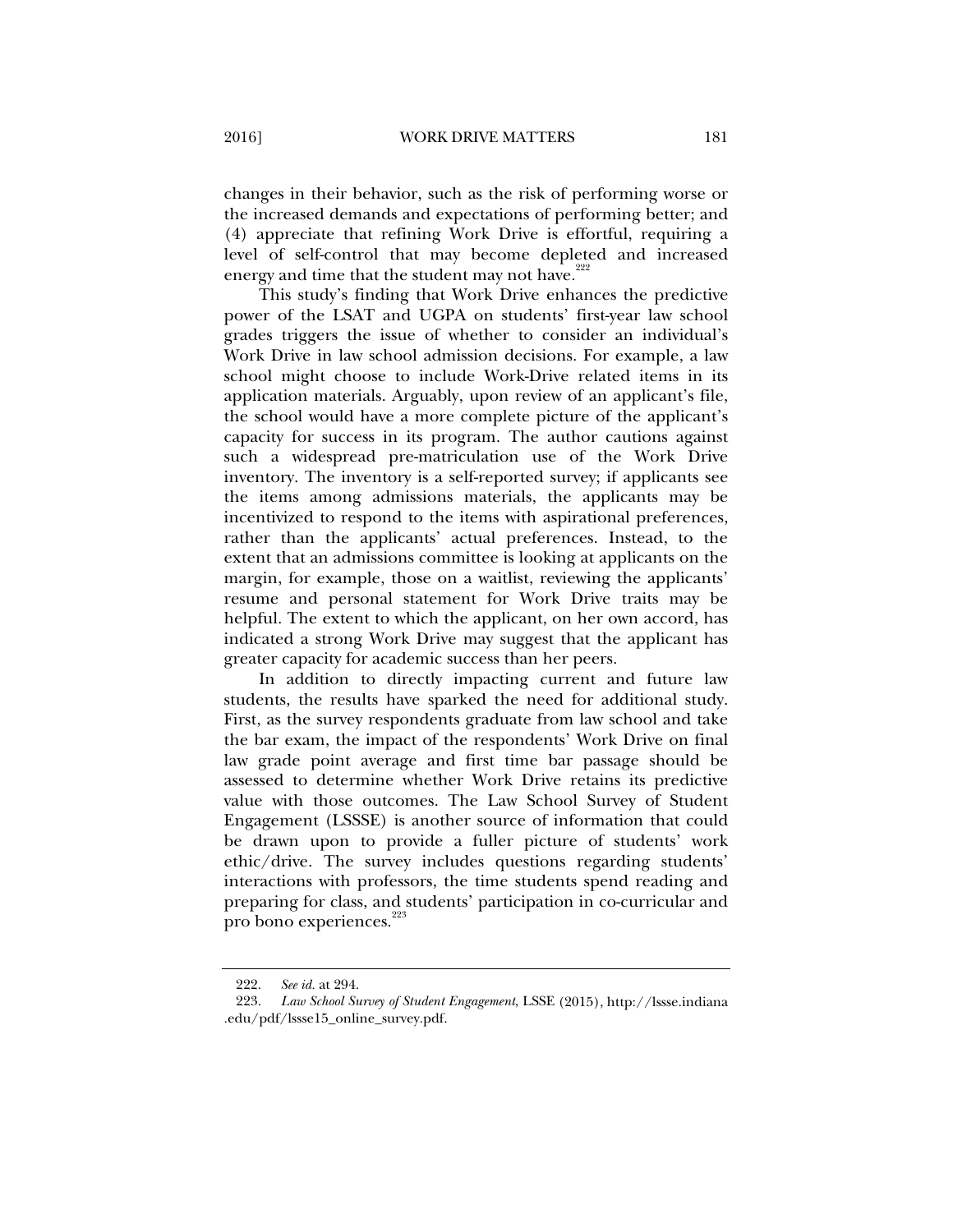In addition, the results suggest that alternative measures of work ethic/Work Drive should be considered. Specifically, behavioral measures of law student work ethic/drive should be constructed to more fully capture the impact of work ethic/drive on academic performance. The current study focused only on students' self-reported work ethic/drive. A behavioral study would identify a specific task linked to work ethic/drive, invite students to complete the task, and then explore whether the student's performance on the task is related to their academic performance. Among undergraduate students, such measures have included assigning students a task with an optional additional task, and exploring whether the students' choices were correlated to their responses to the MWEP.224 In the law school context, such measures might include requiring all students to complete a formative assessment, such as a set of practice questions, and offering the same group of students an additional set of similar practice questions. Statistical analysis could reveal whether there is any relationship between students' choice to complete the additional questions and students' performance on a formative assessment, summative assessment, or course grade.

#### VI. CONCLUSION

The task of understanding the attributes that impact law students' academic performance is a bit like trying to put together a puzzle when all the pieces have not yet been identified or defined. This paper has clarified the task by identifying and defining one of the pieces as "Work Drive" and has revealed that Work Drive matters. The paper has also provided a sense of the evolution of the work ethic/drive construct and summarized findings around work ethic/drive among other student populations. In addition to finding that law students' Work Drive impacts their academic performance, the paper has offered suggestions for how law schools can use that information in working with new students and students who seek to improve their academic performance. And finally, the paper has recommended next steps for the continued study of work ethic/drive among law students.

 <sup>224.</sup> *See, e.g.*, Parkhurst et al., *supra* note 108, at 578 (correlating students' MWEP responses to their choice to complete the optional assignment).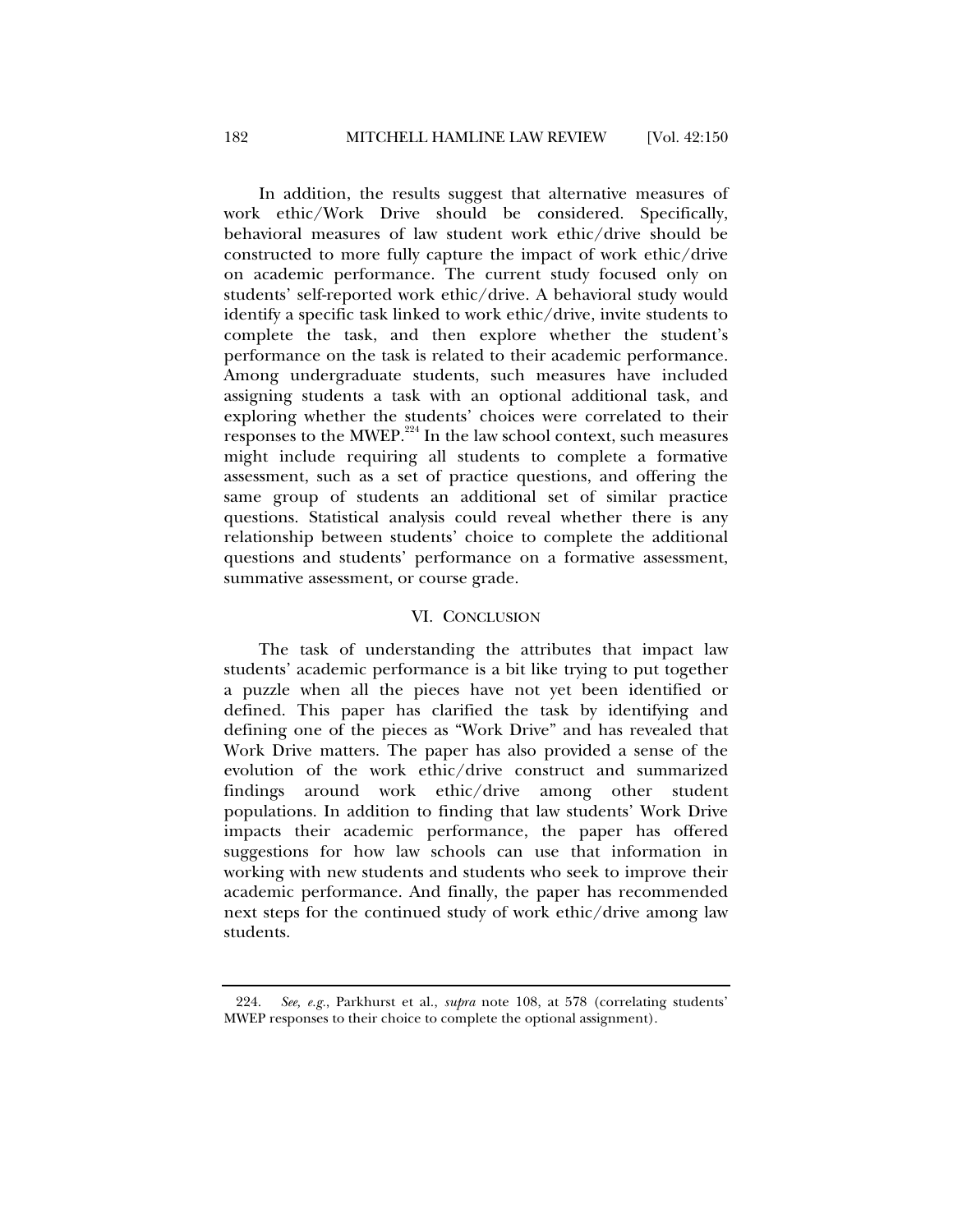#### VII. APPENDIX A

#### **Academic Success Survey**

#### **Introduction**

Please provide your first and last name. Note that all of the information you provide below will be kept in strict confidence.

First and Last Name

#### **Survey Instructions**

Below, you will find a list of statements. Please read each statement and then rate how well the statement describes you**.** 

- 1. One should stay busy and not waste time.
- 2. I feel content when I have spent the day working.
- 3. One should always take responsibility for one's actions.
- 4. I would prefer a job that allowed me to have more leisure time.
- 5. Time should not be wasted; it should be used efficiently.
- 6. I get more fulfillment from items I have had to wait for.
- 7. A hard day's work is very fulfilling.
- 8. Things that you have to wait for are the most worthwhile.
- 9. Working hard is the key to being successful.
- 10. Self-reliance is the key to being successful.
- 11. If one works hard enough, one is likely to make a good life for oneself.
- 12. I constantly look for ways to productively use my time.
- 13. One should not pass judgment until one has heard all the facts.
- 14. People would be better off if they depended on themselves.
- 15. A distant reward is usually more satisfying than an immediate one.
- 16. More leisure time is good for people.
- 17. I try to plan out my work day so as not to waste time.
- 18. The world would be a better place if people spent more time relaxing.
- 19. I strive to be self-reliant.
- 20. If you work hard you will succeed.
- 21. The best things in life are those you have to wait for.